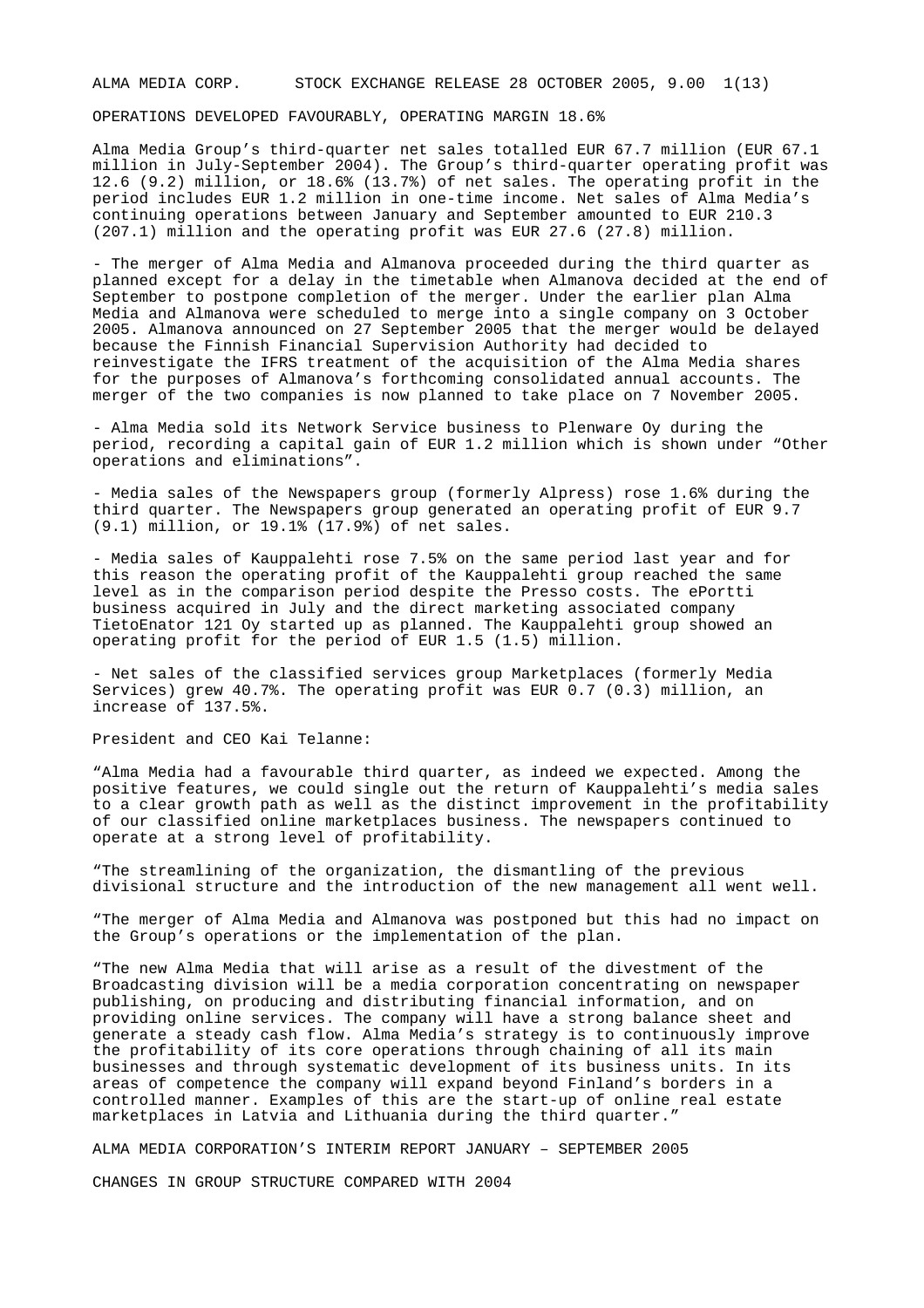A general meeting of Alma Media shareholders on 31 January 2005 approved the sale of the company's Broadcasting division for an enterprise value of at least EUR 460 million and voted to amend the company's articles of association to enable implementation of this plan. On 4 March 2005 Alma Media signed a conditional agreement with Nordic Broadcasting Oy, a company jointly owned by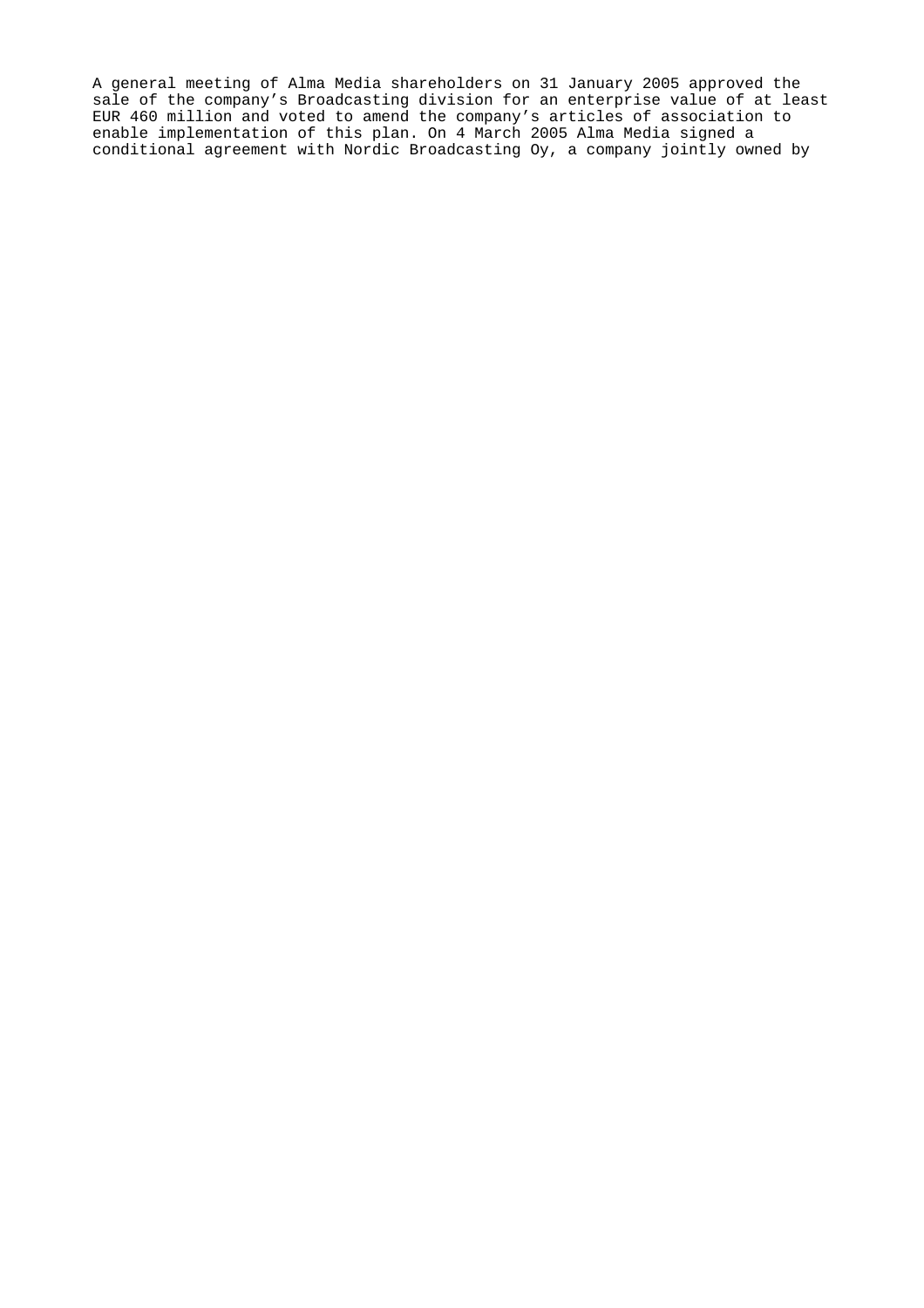Bonnier & Bonnier AB and Proventus Industrier AB, on the sale of the Broadcasting division. Almanova Corporation made a public exchange and purchase offer to all Alma Media Corporation shareholders and option holders under which holders of Alma Media Series I shares were offered EUR 6.50 in cash and one new Almanova share for each share, and Alma Media Series II shareholders EUR 5.60 in cash and one new Almanova share for each share. EUR 29.00 was offered for each A option and EUR 25.70 for each B option. The offer period began on 30 March 2005 and ended on 19 April 2005. During this period Almanova acquired 626,523 Alma Media Series I shares, 7,477,565 Series II shares, 25,284 A options and 38,592 B options. Almanova's holding after the purchase and exchange offer represents approximately 13% of all the shares and almost 5% of the votes.

The sale of the Broadcasting division was completed on 26 April 2005 and Nordic Broadcasting paid the cash instalment of the purchase price to Alma Media. The Broadcasting division is included in Alma Media's consolidated figures for the period 1 January – 30 April 2005.

Almanova was admitted to the Pre List of the Helsinki Stock Exchange on 27 April 2005. Alma Media and Almanova are scheduled to merge into a single company and at the same time the Alma Media shares and options held by Almanova, as well as the Alma Media shares currently held by Bonnier AB and Proventus Industrier AB and due to be transferred to Almanova before completion of the merger, will be annulled. After the merger the company will have approximately 74.8 million shares. Almanova will be renamed Alma Media in the merger.

This interim report primarily covers Alma Media's continuing operations, i.e. the activities and results of its businesses excluding Broadcasting. Some tables also include additional figures for Broadcasting as a discontinued operation. The Group entered a capital gain of EUR 324.5 million on the sale of the Broadcasting division.

Alma Media's reporting units in this interim report are as follows: Newspapers (corresponding to the former Alpress division), Kauppalehti group (the BIG division) and Marketplaces (Media Services division). These entities form the continuing operations as defined by IFRS. The Broadcasting division is shown in the financial statements as a discontinued operation.

CONSOLIDATED NET SALES AND RESULT JULY - SEPTEMBER 2005

Net sales of the Group's continuing operations between July and September totalled EUR 67.7 (67.1) million. The Group's circulation income rose by almost 2% and advertising income by 7,4%. Within the Newspapers group advertising income grew 2%, in the Kauppalehti group 18% and in Marketplaces 36%.

The Group's third-quarter operating profit was EUR 12.6 (9.2) million. The operating profit of the Newspapers group rose 9%. The operating profit of the Kauppalehti group showed a 1% increase despite the costs of the Presso Saturday paper, and the operating profit of the Marketplaces group more than doubled. The consolidated operating profit includes a one-time capital gain of EUR 1.2 million on the sale of the Network Service business to Plenware Oy.

### CONSOLIDATED NET SALES AND RESULT JANUARY – SEPTEMBER

Net sales of the Group's continuing operations between January and September amounted to EUR 210.3 (207.1) million. Net sales of Newspapers was at the previous year's level since the volume of printing contracts for outside customers was more than EUR 3 million lower than in the comparison year. Net sales of the Kauppalehti group increased 8% and of Marketplaces 13%. Kauppalehti's growth was derived in particular from growth in media advertising during the first and third quarters. The increase in the Marketplaces group's net sales has continued to be strong throughout the year.

The Group's operating profit for the January-September period was EUR 27.6 (27.8) million. This figure includes EUR 2.9 million in one-time costs arising from restructuring of the parent company and Alpress, and the divestment of the Broadcasting division.

 $2(13)$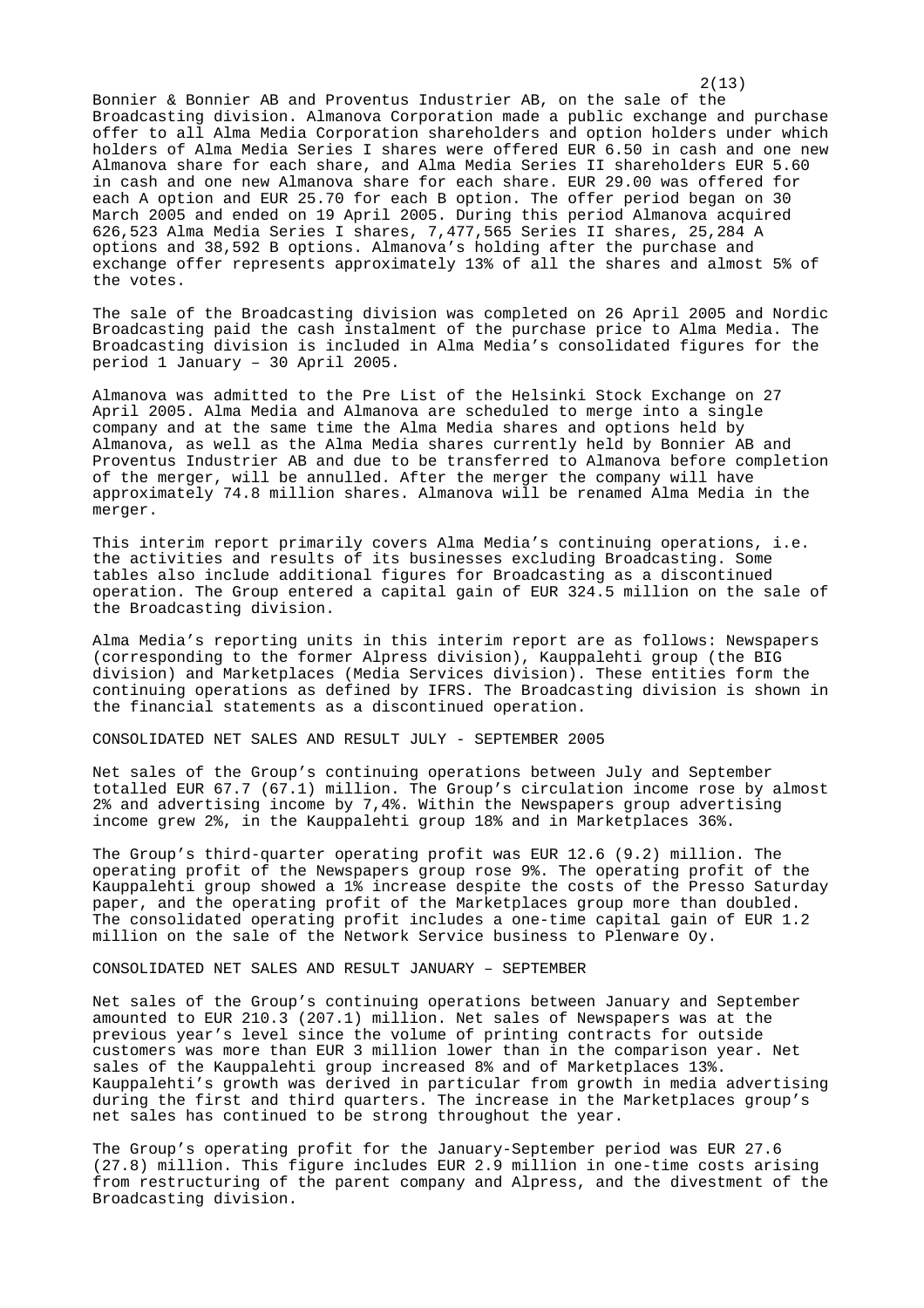# MARKET CONDITIONS

The industrial dispute in the Finnish paper industry in May and June slowed growth of Finland's GDP by almost one percentage point this year. The latest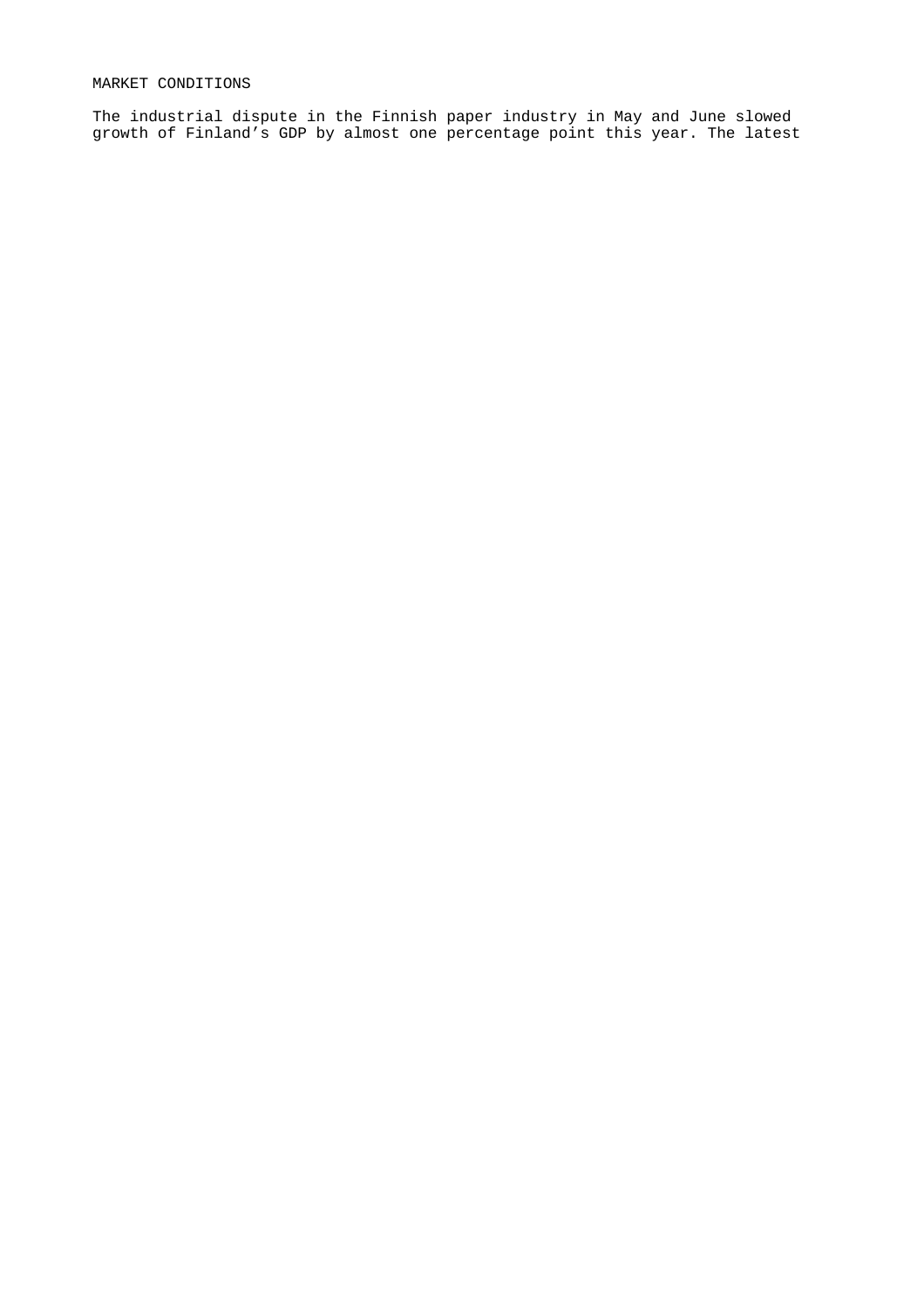3(13) estimates indicate that Finland's GDP this year will grow by slightly less than two per cent.

The Finnish economy has developed well, driven by growth in private spending and low interest rates. Employment has improved slightly throughout the year. Interest rates have remained low, which has been reflected positively in consumer demand and especially in home-buying and home advertising.

Media advertising increased 4.0% between January and September, according to TNS Gallup, the strongest growth being evident in online media, 30.5%. Television advertising lost ground within media advertising as a whole. Newspaper advertising was up 5.1% on the comparison period; within this group, town and free papers increased 16.0%.

The strong growth in newspaper advertising was driven by rising retail advertising, recovering recruitment advertising, and property advertising which was boosted by low interest rates.

ALMA MEDIA GROUP

|                                             | 2005    | 2004    | 2005    | 2004    | 2004     |
|---------------------------------------------|---------|---------|---------|---------|----------|
| KEY INDICATORS (MEUR)                       | $7 - 9$ | $7 - 9$ | $1 - 9$ | $1 - 9$ | $1 - 12$ |
| Net sales                                   | 67.7    | 104.4   | 272.4   | 337.8   | 465.7    |
| Operating profit                            |         |         |         |         |          |
| without capital gain on                     |         |         |         |         |          |
| Broadcasting                                | 12.6    | 10.6    | 31.4    | 39.0    | 52.1     |
| as % of net sales                           | 18.6    | 10.2    | 11.5    | 11.5    | 11.2     |
| Net financial expenses                      | $-5.2$  | 1.2     | $-4.2$  | 3.3     | 4.2      |
| as % of net sales                           | $-7.7$  | 1.1     | $-1.5$  | 1.0     | 0.9      |
| Share of associated                         |         |         |         |         |          |
| company results                             | 3.8     | 0.0     | 3.7     | $-1.4$  | $-3.0$   |
| Balance sheet total                         |         |         | 633.7   | 350.3   | 354.9    |
| Gross capital                               |         |         |         |         |          |
| expenditure                                 | 6.1     | 2.3     | 19.2    | 8.8     | 14.1     |
| as % of net sales                           | 9.0     | 2.2     | 7.0     | 2.6     | 3.0      |
| Equity ratio                                |         |         | 82.6    | 42.2    | 43.1     |
| Gearing, %                                  |         |         | $-11.0$ | 72.5    | 53.5     |
| Interest-bearing net                        |         |         |         |         |          |
| debt                                        |         |         | $-56.1$ | 101.8   | 79.2     |
| Interest-bearing                            |         |         |         |         |          |
| liabilities                                 |         |         | 57.0    | 114.6   | 101.6    |
| Non-interest-bearing                        |         |         |         |         |          |
| liabilities                                 |         |         | 67.3    | 95.3    | 105.3    |
| No. of employees on                         |         |         |         |         |          |
| payroll, average                            |         |         | 3 064   | 3 419   | 3 380    |
| No. of employees<br>calculated as full-time |         |         |         |         |          |
| personnel, average                          |         |         | 2 384   | 2 702   | 2 679    |
| Cash flow from                              |         |         |         |         |          |
| operating                                   |         |         |         |         |          |
| activities/share, EUR                       | 0.07    | $-0.02$ | 0.37    | 0.72    | 1.09     |
| Shareholders'                               |         |         |         |         |          |
| equity/share, EUR                           |         |         | 7.83    | 2.20    | 2.32     |
| Earnings/share, EUR                         |         |         |         |         |          |
| (non-diluted)                               | 0.27    | 0.10    | 5.52    | 0.38    | 0.46     |
| Earnings/share, EUR                         |         |         |         |         |          |
| (diluted)                                   | 0.27    | 0.09    | 5.45    | 0.37    | 0.46     |
| Earnings/share, EUR,                        |         |         |         |         |          |
| adjusted for capital                        |         |         |         |         |          |
| gain (non-diluted)                          | 0.27    | 0.10    | 0.46    | 0.38    | 0.46     |
| Earnings/share, EUR,                        |         |         |         |         |          |
| adjusted for capital<br>gain (diluted)      | 0.27    | 0.09    | 0.46    | 0.37    | 0.46     |
| Market capitalization                       |         |         |         |         |          |
| of share capital                            |         |         | 933.7   | 505.5   | 715.5    |
|                                             |         |         |         |         |          |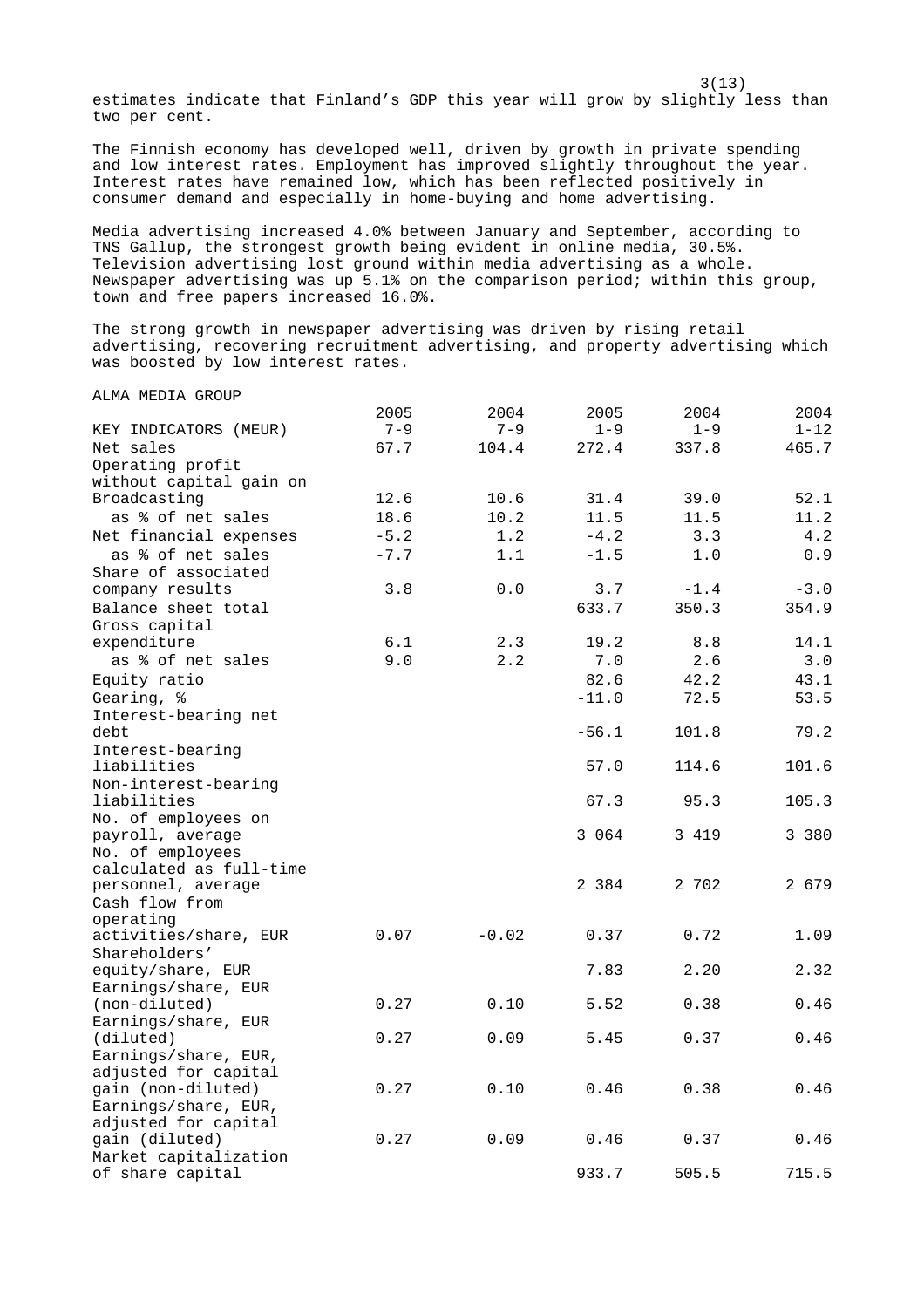|                               |         |         |         |         | 4(13)                                             |          |
|-------------------------------|---------|---------|---------|---------|---------------------------------------------------|----------|
|                               | 2005    |         | 2004    | 2005    | 2004                                              | 2004     |
| NET SALES BY SEGMENT<br>(MEUR | $7 - 9$ |         | $7 - 9$ | $1 - 9$ | $1 - 9$                                           | $1 - 12$ |
| Ongoing operations:           |         |         |         |         |                                                   |          |
| Newspapers                    | 50.7    |         | 50.9    | 156.2   | 156.0                                             | 212.4    |
| Kauppalehti Group             | 12.1    |         | 10.7    | 37.9    | 35.1                                              | 49.1     |
| Marketplaces                  | 5.8     |         | 5.1     | 17.6    | 15.6                                              | 21.3     |
| Other operations and          |         |         |         |         |                                                   |          |
| eliminations                  | $-0.9$  |         | 0.4     | $-1.4$  | $\ensuremath{\text{0}}$ . $\ensuremath{\text{4}}$ | 0.8      |
| Ongoing operations total      | 67.7    |         | 67.1    | 210.3   | 207.1                                             | 283.6    |
| Discontinued operations       |         |         |         |         |                                                   |          |
| total                         | 0.0     |         | 40.4    | 66.8    | 140.2                                             | 195.4    |
| Adjustments and eliminations  | 0.0     |         | $-3.1$  | $-4.7$  | $-9.5$                                            | $-13.3$  |
| Total                         | 67.7    |         | 104.4   | 272.4   | 337.8                                             | 465.7    |
|                               |         |         |         |         |                                                   |          |
| OPERATING PROFIT/LOSS BY      | 2005    |         | 2004    | 2005    | 2004                                              | 2004     |
| SEGMENT (MEUR)                | $7 - 9$ |         | $7 - 9$ | $1 - 9$ | $1 - 9$                                           | $1 - 12$ |
| Ongoing operations:           |         |         |         |         |                                                   |          |
| Newspapers                    | 9.7     |         | 9.1     | 27.0    | 25.3                                              | 35.7     |
| Kauppalehti Group             | 1.5     |         | 1.5     | 3.1     | 5.0                                               | 6.1      |
| Marketplaces                  | 0.7     |         | 0.3     | 0.9     | 0.4                                               | 0.3      |
| Other operations and          |         |         |         |         |                                                   |          |
| eliminations                  | $0.7$   |         | $-1.7$  | $-3.4$  | $-2.9$                                            | $-5.1$   |
| Ongoing operations total      | 12.6    |         | 9.2     | 27.6    | 27.8                                              | 37.0     |
| Discontinued operations       |         |         |         |         |                                                   |          |
| total                         | 0.0     |         | 1.3     | 3.6     | 10.9                                              | 14.7     |
| Adjustments and eliminations  | 0.0     |         | 0.1     | 0.2     | 0.3                                               | 0.4      |
| Alma Media Group before       |         |         |         |         |                                                   |          |
| capital gain on Broadcasting  | 12.6    |         | 10.6    | 31.4    | 39.0                                              | 52.1     |
| Capital gain on Broadcasting  | $0.0$   |         | 0.0     | 324.5   | $0.0$                                             | 0.0      |
| Total                         | 12.6    |         | 10.6    | 355.9   | 39.0                                              | 52.1     |
|                               |         |         |         |         |                                                   |          |
| <b>NEWSPAPERS</b>             |         |         |         |         |                                                   |          |
| Key figures (EUR million)     |         | 2005    | 2004    | 2005    | 2004                                              | 2004     |
|                               |         | $7 - 9$ | $7 - 9$ | $1 - 9$ | $1 - 9$                                           | $1 - 12$ |

| Net sales                        | 50.7  | 50.9  | 156.2 | 156.0 | 212.4 |
|----------------------------------|-------|-------|-------|-------|-------|
| Circulation sales                | 25.3  | 25.3  | 73.3  | 72.2  | 96.9  |
| Media advertising sales          | 22.6  | 22.2  | 73.3  | 71.0  | 98.8  |
| Printing sales                   | 1.5   | 2.2   | 5.8   | 8.9   | 11.6  |
| Other net sales                  | 1.3   | 1.2   | 3.8   | 3.8   | 5.1   |
| Operating profit                 | 9.7   | 9.1   | 27.0  | 25.3  | 35.7  |
| Operating margin, %              | 19.1  | 17.9  | 17.3  | 16.2  | 16.8  |
| Gross capital expenditure        | 1.3   | 0.6   | 5.4   | 2.9   | 3.8   |
| Personnel on average (workforce) | 1 632 | 1 665 | 1 568 | 1 636 | 1 607 |
| Full-time personnel on average   | 50.7  | 50.9  | 156.2 | 156.0 | 212.4 |

The Newspapers group comprises the publishing activities of 32 newspapers. The largest are the regional paper Aamulehti and the afternoon paper Iltalehti.

In response to changes in the operating environment this year, Alma Media's newspapers are responding to changes in the operating environment by continuing vigorous and systematic development and concentrating on marketing and on maintaining a good level of service. Newspaper publishing in Alma Media is divided into seven chain activities that work seamlessly together. These areas of co-operation are editorial staff, circulation marketing, media marketing, printing, distribution, brands and research, and IT and processes. The best practices of each chain activity are applied to all the newspaper in the group, to generate concrete competitive benefits.

Media advertising in the circulation areas of Alma Media's regional papers showed slightly slower development compared to average figures for the whole country. Media sales of the Newspapers group rose on average by almost 2%. Iltalehti's advertising income increased by some 4%. Where the circulations of the afternoon papers are concerned, however, competitive conditions intensified during the third quarter and for this reason the Newspapers group's circulation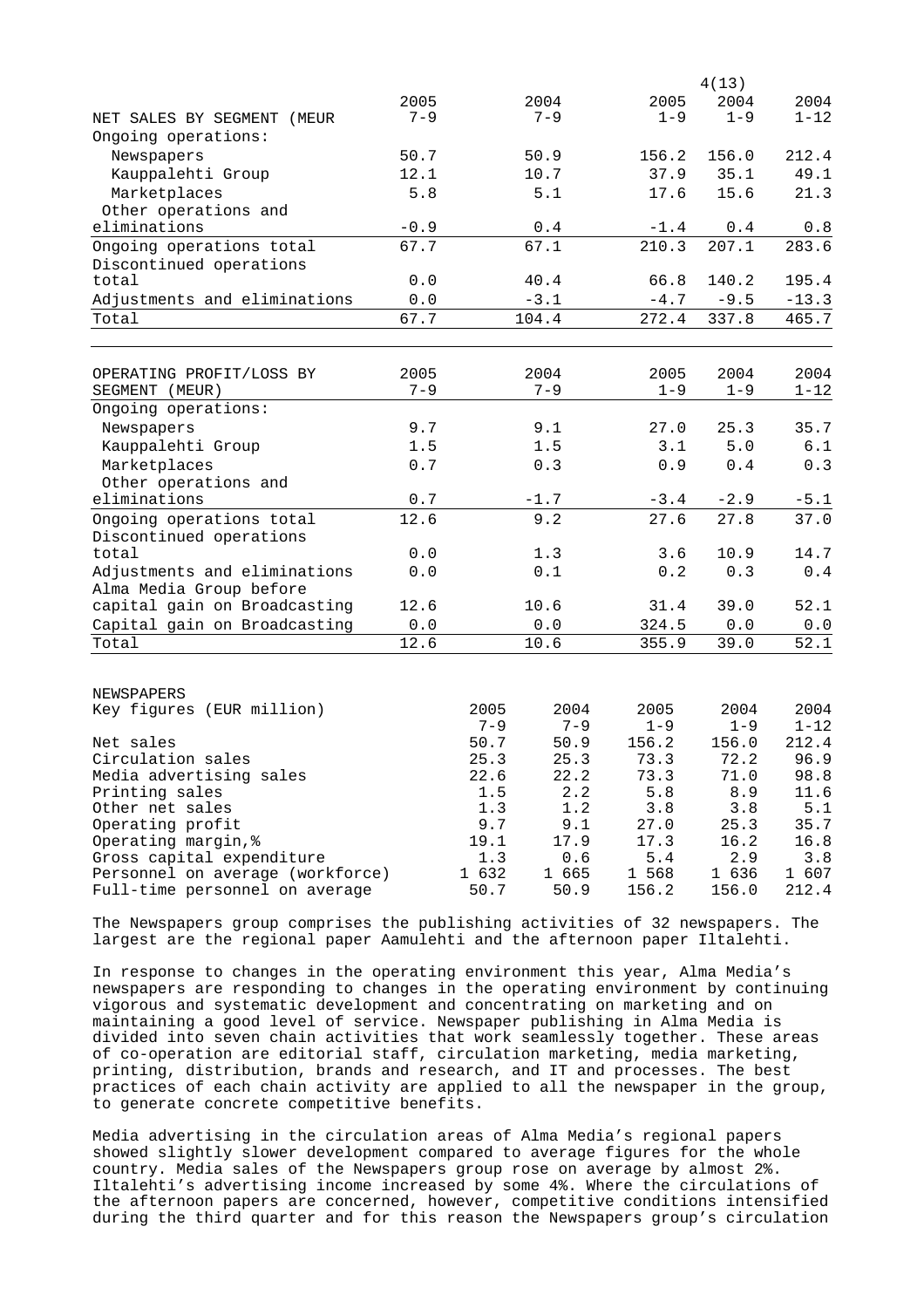income remained at last year's level. The volume of printing work decreased during the period by EUR 0.7 million. The reduction in low-margin printing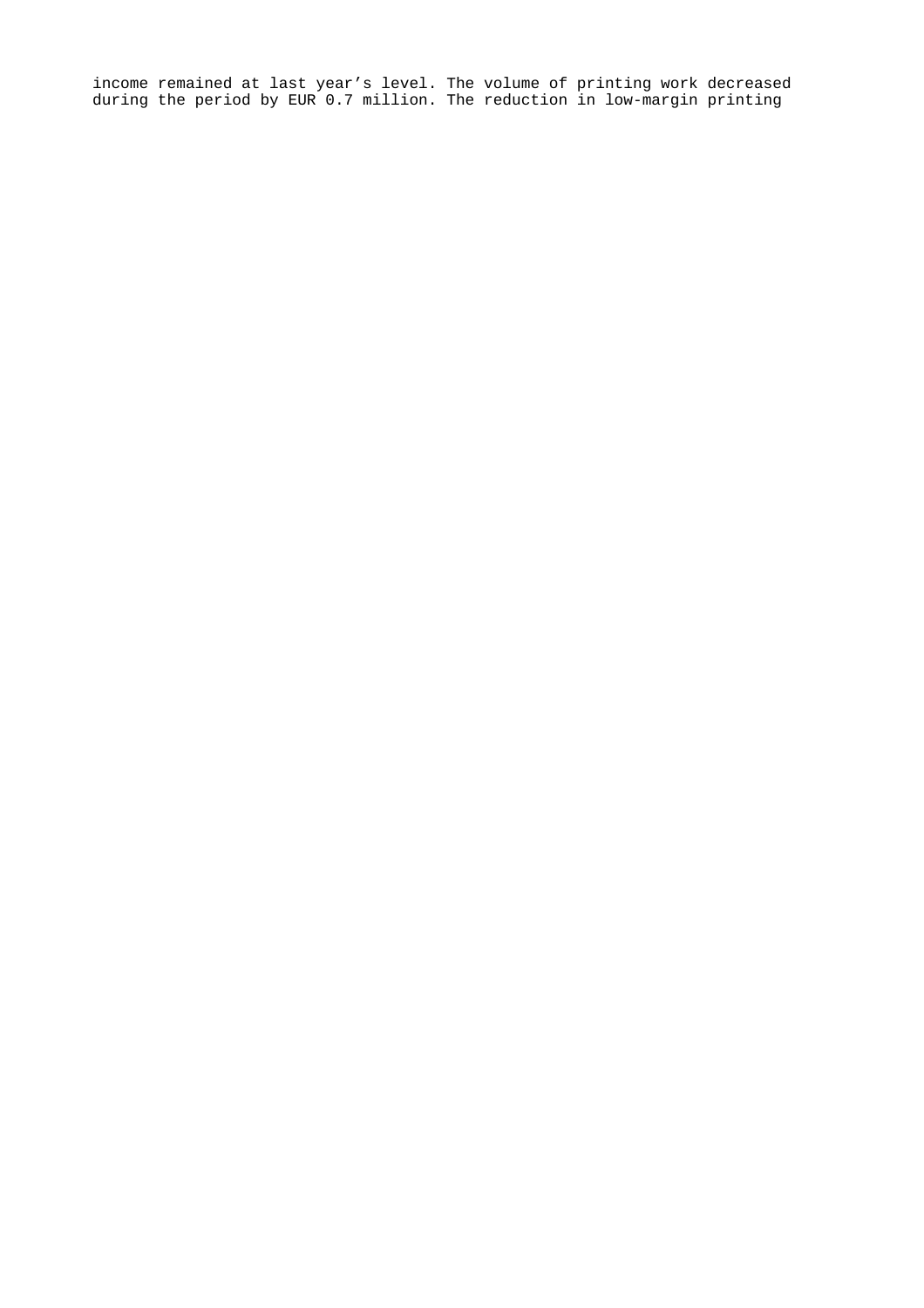$5(13)$ work, coupled with lower administrative costs, improved the profitability of the Newspapers group.

Free papers are regarded as a growth area in Alma Media despite the increase in competition. Alma Media is also playing an active role in the free paper market in the circulation areas of its current regional newspapers. The decision was taken during the period to set up a new free paper in Tampere. This paper will be published once a week from the beginning of 2006.

The 2005 operating profit of the Newspapers group is expected to be higher than last year.

KAUPPALEHTI GROUP

MARKETDI ACEC

| Key figures (EUR million)          | 2005    | 2004    | 2005    | 2004    | 2004     |
|------------------------------------|---------|---------|---------|---------|----------|
|                                    | $7 - 9$ | $7 - 9$ | $1 - 9$ | $1 - 9$ | $1 - 12$ |
| Net sales                          | 12.1    | 10.7    | 37.9    | 35.1    | 49.1     |
| Circulation sales                  | 5.1     | 4.6     | 16.2    | 14.7    | 13.9     |
| Advertising sales                  | 4.7     | 4.0     | 16.2    | 14.7    | 19.6     |
| Other sales                        | 2.2     | 2.1     | 5.5     | 5.8     | 15.6     |
| Operating profit                   | 1.5     | 1.5     | 3.1     | 5.0     | 6.1      |
| Operating margin, %                | 12.5    | 14.0    | 8.3     | 14.2    | 12.3     |
| Gross capital expenditure          | 4.0     | 0.3     | 8.0     | 0.9     | 1.9      |
| Personnel on average (workforce)   | 428     | 409     | 418     | 400     | 401      |
| Talentum Oyj's net sales *)        | 26.4    | 24.4    | 88.5    | 84.4    | 119.9    |
| Talentum Oyj's operating profit *) | 11.9    | 0.6     | 16.5    | 4.7     | 9.3      |
| *) inludes discontinued operations |         |         |         |         |          |

The Kauppalehti group specializes in producing business information. Its bestknown product is the Finnish business and financial daily Kauppalehti. At the beginning of July Kauppalehti acquired TietoEnator's ePortti business, which specializes in selling various public administration and corporate online databases, and at the same time took a 49% stake in a new direct marketing company called TietoEnator 121 Oy. These operations have made a good start. Third-quarter net sales of the ePortti business amounted to approximately EUR 0.5 million.

Kauppalehti's circulation income rose during the third quarter owing to the Kauppalehti Presso newspaper. Presso's circulation sales were on target and towards the end of the period Presso's advertising sales almost reached their target as well. However, the most important factor underlying the growth in the Kauppalehti group's advertising sales were the advertising sales of the core paper, which now returned to clear growth. Media sales of the whole group increased by more than 18%. Net sales of the Lehdentekijät Oy company, which specializes in customer magazines, showed over one-fifth growth.

With strong core operations and tight control over costs, the Kauppalehti group reached last year's operating profit level despite the costs arising from the Presso launch after the comparison period.

The impact of the associated company Talentum Oyj (holding 31.0%) on Alma Media's consolidated third-quarter profit before taxes was EUR 3.6 (0.1) million.

Kauppalehti group's full-year operating profit will remain below the level in 2004 owing to the lower than expected growth in media advertising and the planned costs of the Presso launch.

| Key figures (EUR million)     | 2005    | 2004    | 2005    | 2004    | 2004     |
|-------------------------------|---------|---------|---------|---------|----------|
|                               | $7 - 9$ | $7 - 9$ | $1 - 9$ | $1 - 9$ | $1 - 12$ |
| Liikevaihto                   | 5.8     | 5.1     | 17.6    | 15.6    | 21.3     |
| Luokiteltujen palveluiden     | 4.3     | 3.0     | 12.7    | 9.2     | 12.7     |
| liikevaihto                   |         |         |         |         |          |
| Tietojärjestelmät yksikön     | 1.8     | 1.8     | 5.4     | 3.8     | 7.6      |
| liikevaihto                   |         |         |         |         |          |
| Uudet liiketoiminnot -yksikön | 0       | 0.2     | 0.2     | 0.9     | 1.4      |
| liikevaihto                   |         |         |         |         |          |
| Liikevoitto                   | 0.7     | 0.3     | 0.9     | 0.4     | 0.3      |
| Liikevoitto/liikevaihto, %    | 12,1    | 5.9     | 5.1     | 2.6     | 1.4      |
|                               |         |         |         |         |          |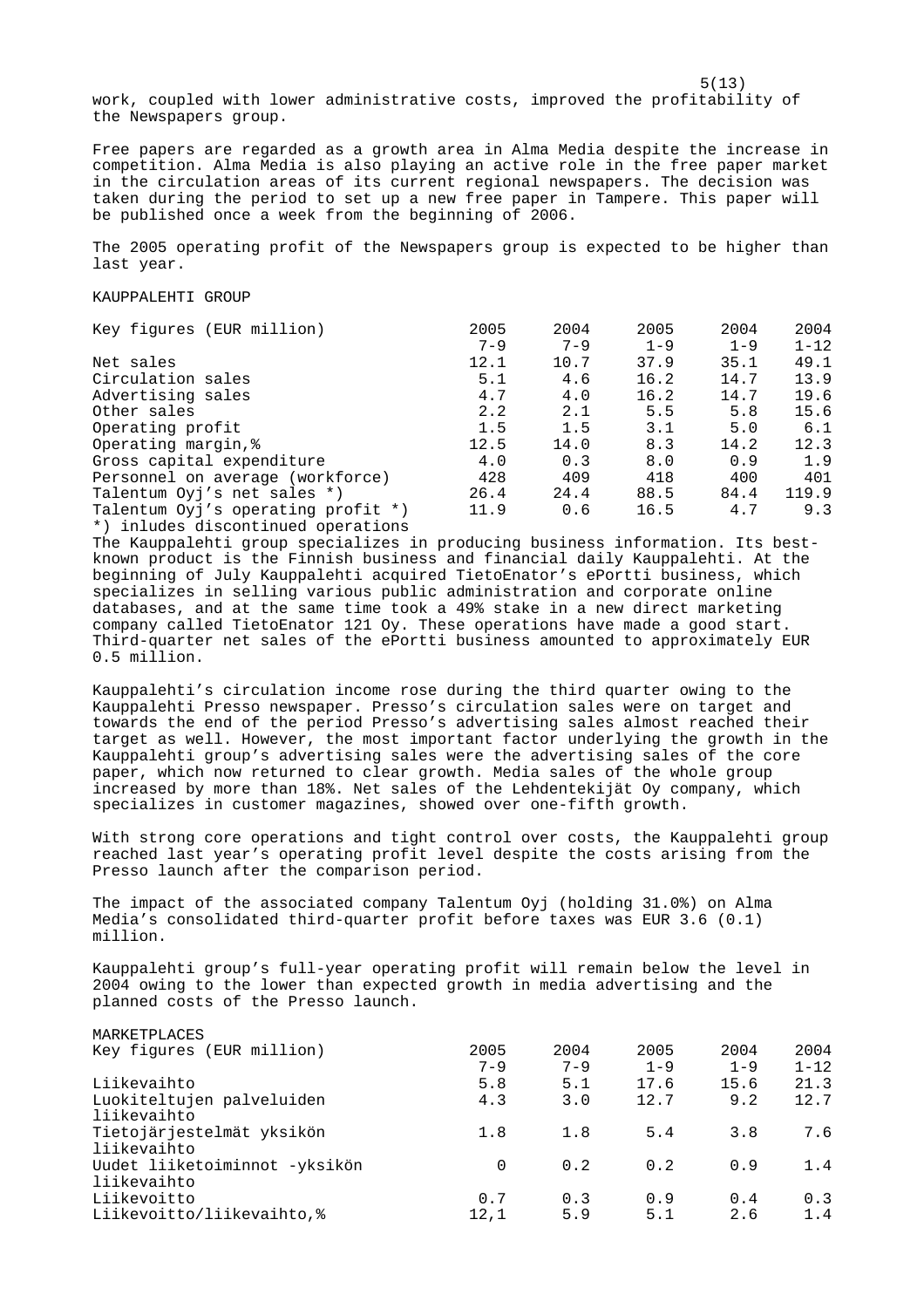| Bruttoinvestoinnit                  | 0 7    | 0 3          | 2.7  | 1.3    | 2.2    |
|-------------------------------------|--------|--------------|------|--------|--------|
| Henkilöstö keskimäärin (työvahvuus) | 102    | 116          | 101  | 114    | 115    |
| Acta Print Oy:n liikevaihto         | 18.5   | 20.1         | 58.3 | 62.5   | 83.1   |
| Acta Print Oy:n liikevoitto/-tappio | $-0.2$ | $-0 \quad 4$ | 0 5  | $-3.6$ | $-5.3$ |
|                                     |        |              |      | 6(13)  |        |

Marketplaces in this period comprised two business units: Classified Servies – i.e. Etuovi.com (home-buying), Autotalli.com (vehicles), Monster.fi (jobs), mascus.com (used heavy machinery), City24 (home-buying and real estate in the Baltic countries) – and network services (NWS). Alma Media sold NWS at the end of September to Plenware Group Oy. Maintenance of Alma Media's IT systems, previously handled by NWS, was outsourced to Fujitsu Invia at the beginning of 2005. Since the beginning of October Marketplaces has focused solely on classified services, which it distributes to its customers both via the internet and as supplementary printed publications.

Classified online services have a central role in Alma Media's internationalization strategy. In January 2005 Alma Media acquired City24.ee, the leading real estate portal in Estonia. This service was then expanded in the summer to cover Latvia and in October Lithuania.

The aggregate net sales of the Marketplaces group increased by more than 15% although growth in net sales of Classified Services was clearly faster, on average 40.7%. Autotalli.com grew 81.7%, Monster.fi 72.7%, Etuovi.com 27.0% and Mascus.com 20.6%. Net sales of the City.24 service was 69% higher than last year.

The July-September FAS (Finnish Accounting Standards) operating loss of the associated company Acta Print Oy (36%) totalled EUR -0.2 (-0.4) million. Acta Print Oy contributed EUR -0.1 (-0.3) million to Alma Media's consolidated July-September result.

The sale of the NWS business unit will reduce Marketplaces' fourth-quarter net sales by approximately one million euros compared to last year. Marketplaces is expected to show a clear improvement in operating profit for the whole year compared with 2004.

| <b>BROADCASTING</b>              |         |         |         |          |
|----------------------------------|---------|---------|---------|----------|
| Key figures (EUR million)        | 2005    | 2004    | 2004    | 2004     |
|                                  | $1 - 4$ | $7 - 9$ | $1 - 9$ | $1 - 12$ |
| Net sales                        | 66.8    | 40.4    | 140.2   | 195.4    |
| Operating profit                 | 3.6     | 1.3     | 10.9    | 14.7     |
| Operating margin%                | 5.4     | 3.2     | 7.8     | 7.5      |
| Gross capital expenditure        | 2.7     | 0.7     | 3.4     | 5.2      |
| Personnel on average (workforce) | 526     | 523     | 523     | 516      |
| TV4 AB's net sales               | 90.3    | 51.7    | 175.8   | 254.4    |
| TV4 AB's operating profit/loss   | 0.5     | $-0.9$  | $-4.3$  | 4.4      |

The 2005 figures include operations for the period 1 January – 30 April 2005.

BALANCE SHEET AND FINANCIAL POSITION

Alma Media Group's balance sheet at the end of September totalled EUR 633.7 million (31 December 2004: EUR 354.9 million). The company's equity ratio at the end of September was 82.6% (31 December 2004: 43.1%) and shareholders' equity per share was EUR 7.83 (31 December 2004: EUR 2.32).

The Group's cash flow continued to be good. Alma Media's net debt at the close of the period totalled EUR –56.1 million (31 December 2004: EUR 79.2 million).

The Group's interest-bearing debt is denominated in euros and therefore does not require hedging against currency fluctuations.

### CAPITAL EXPENDITURE

Gross capital expenditure by the Group's continuing operations between January and September totalled EUR 16.5 (5.4) million. The most important items were EUR 6.9 million paid to acquire the Kauppalehti ePortti business and direct marketing company TietoEnator 121 Oy, and a printing works investment totalling EUR 3.3 million for the Lapin Kansa newspaper. In other respects capital expenditure consisted of normal replacement and maintenance investments.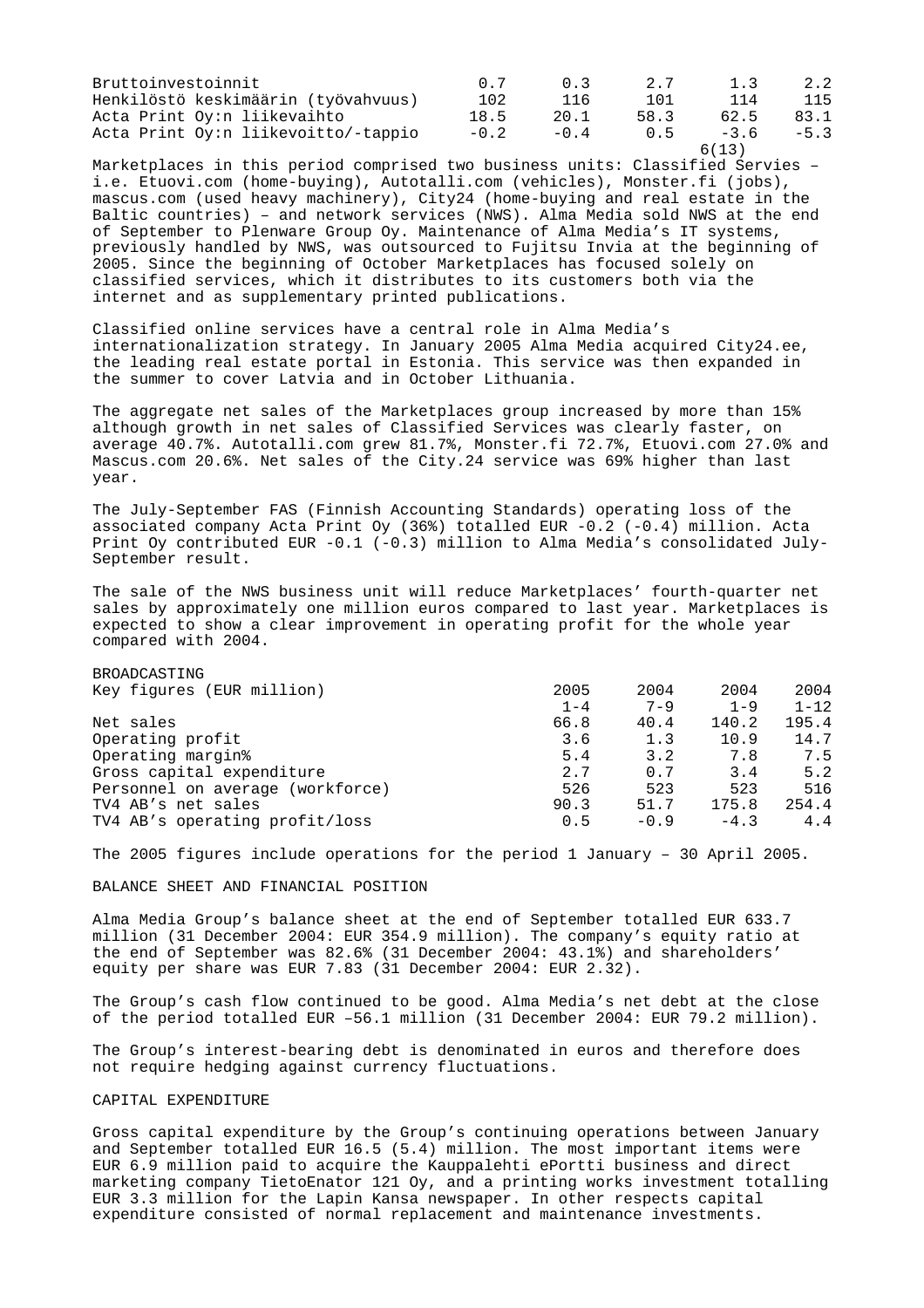# CORPORATE GOVERNANCE

Alma Media Corporation's Board of Directors appointed Mr Kai Telanne President and CEO of the Group from 1 April 2005.

Mr Juha Ruotsalainen was appointed President of Kustannus Oy Aamulehti from 1 June 2005.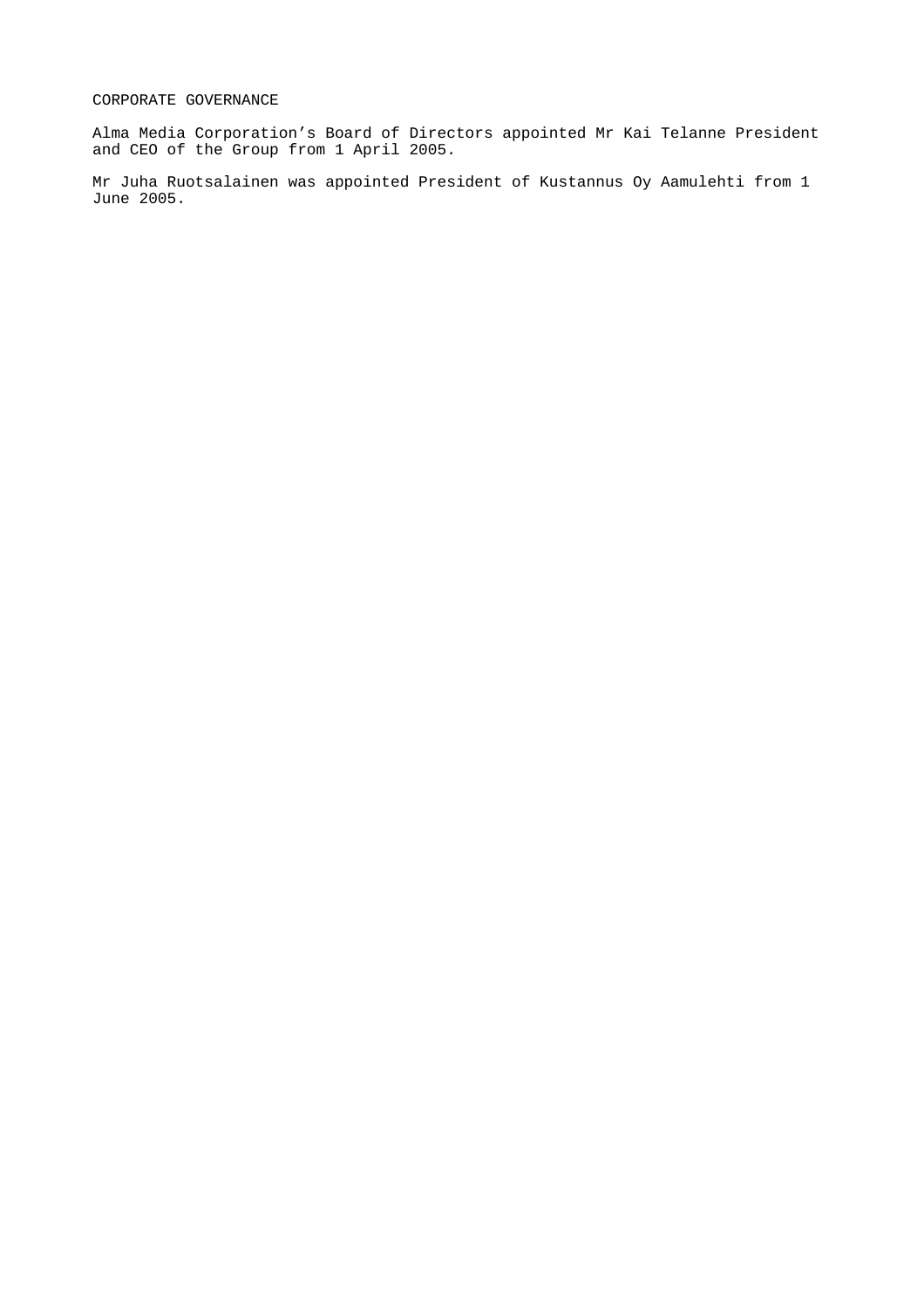7(13) Mr Matti Ilmivalta was appointed head of the Pohjoiset lehdet (Northern Newspapers) unit from 1 June 2005.

Alma Media introduced a new operational structure on 1 June 2005 having dismantled its previous divisional structure. The new organization is based on business units that report directly to the President and CEO. Within Group administration, the functions that continue reporting to the President and CEO are Finance, Human Resources, and Corporate Communications and IR. A new unit, Corporate Development, was established. Alma Media's business units are: Aamulehti, Satakunnan Kansa, Pohjoiset lehdet (Northern Newspapers), Suomen Paikallissanomat, Kauppalehti, Iltalehti and Marketplaces.

### THE ALMA MEDIA SHARE

A total of 4,665,000 (1,375,000) Series I shares and 39,203,000 (12,187,000) Series II shares were traded on the Helsinki Exchanges between January and June. Altogether 206,070 (65,900) A options and 258,594 (29,330) options were traded during the same period. Trading in the options ended on 20 June 2005.

Number of shares and votes at 30 September 2005:

|           | Shares     | Votes                 |
|-----------|------------|-----------------------|
| Series I  | 26,056,004 | 26,056,004            |
| Series II | 38,948,732 | 3,894,873             |
| Total     |            | 65,004,736 29,950,877 |

Alma Media Corporation's market capitalization at the end of September amounted to EUR 934 (505) million. This figure also includes the shares held by Bonnier AB, Proventus Industrier AB and Almanova, which will be annulled on the merger of Alma Media Corporation and Almanova Corporation. The demands of those shareholders who voted to oppose the merger decision did not lead to action by the deadline required.

Share and option prices, January – September 2005

|           | Highest | Lowest | Closing price        |
|-----------|---------|--------|----------------------|
| Series I  | 16.50   | 11.13  | 15.37 (30 September) |
| Series II | 14.35   | 10.25  | 13.69 (30 September) |
| A option  | 35.00   | 19.20  | 35.00 (21 June)      |
| B option  | 31.00   | 16.50  | 25.50 (20 June)      |

Bond with warrants to personnel

In accordance with the decision of the Annual General Meeting on 24 March 1999 Alma Media Corporation offered bonds with warrants totalling 1,220,000 Finnish markka (EUR 205,189.27) to its employees. The 1:4 share split on 5 April 2004 changed this number to 2,440,000 Series II shares. The subscription period for these shares ended on 30 June 2005 as decided by the Board of Directors on 8 March 2005 as permitted by the terms of this scheme. The reason for the change in schedule was the divestment in progress.

Altogether 1,582,612 new Series II shares were registered during the period following the exercise of warrants, which raised the share capital by EUR 665,440.58. During the entire subscription period of the scheme altogether 2,084,496 new shares were registered and the share capital was increased by a total of EUR 876,467.65. The warrants received by Almanova Corporation as a result of its purchase and exchange offer (63,876) were nullified and a further 25,000 warrants remained unused. Each warrant entitled its holder to subscribe for 4 shares.

Liquidity providing contract

Alma Media Corporation has a liquidity providing contract with eQ Pankki Oy covering its Series II shares. Under this contract eQ Pankki guarantees bid and ask prices for the shares with a maximum spread of 3% during 85% of the exchange's trading hours. The contract applies to minimum lots of 2,000 Series II shares.

Flagging notices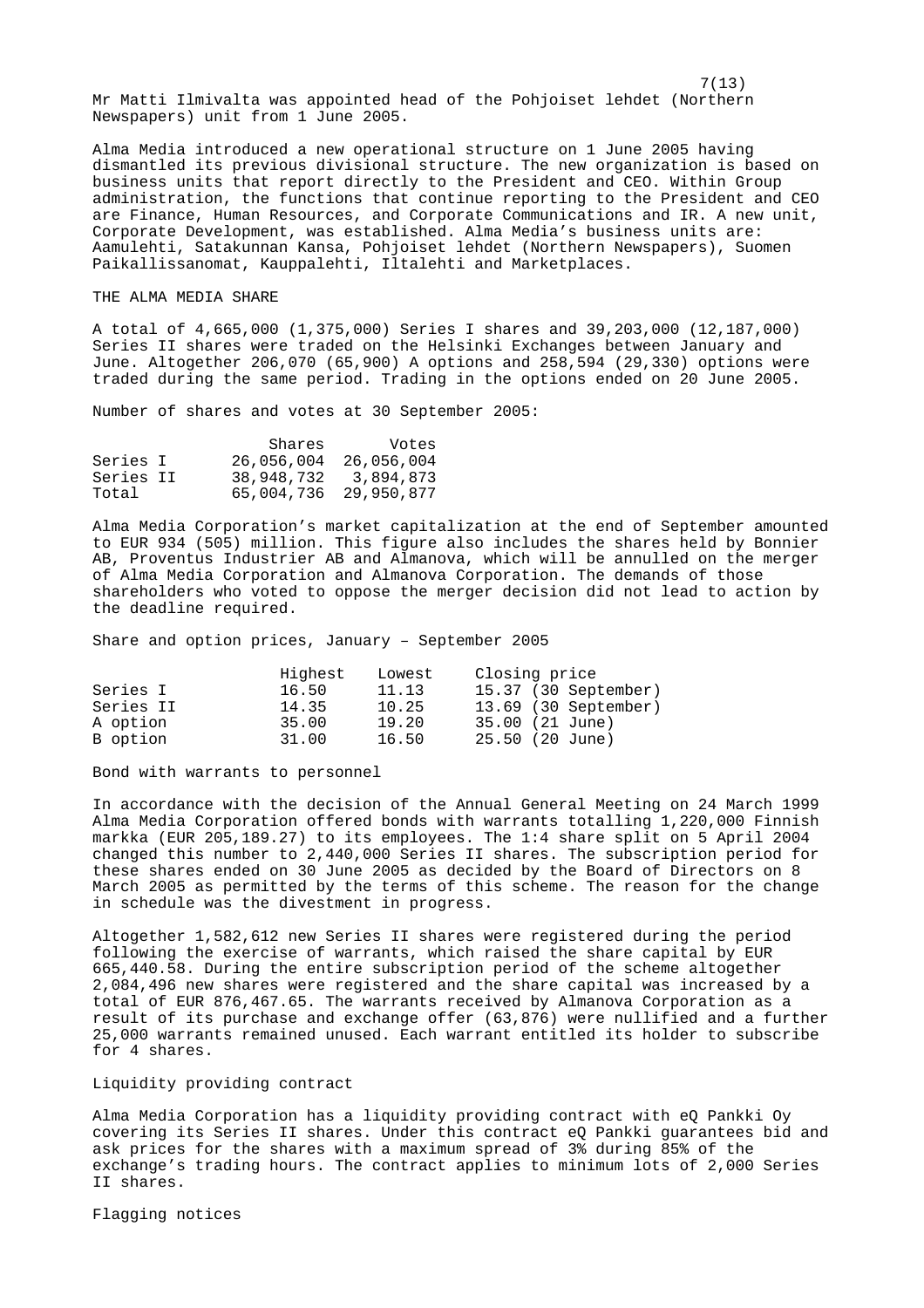No flagging notices were issued during the third quarter.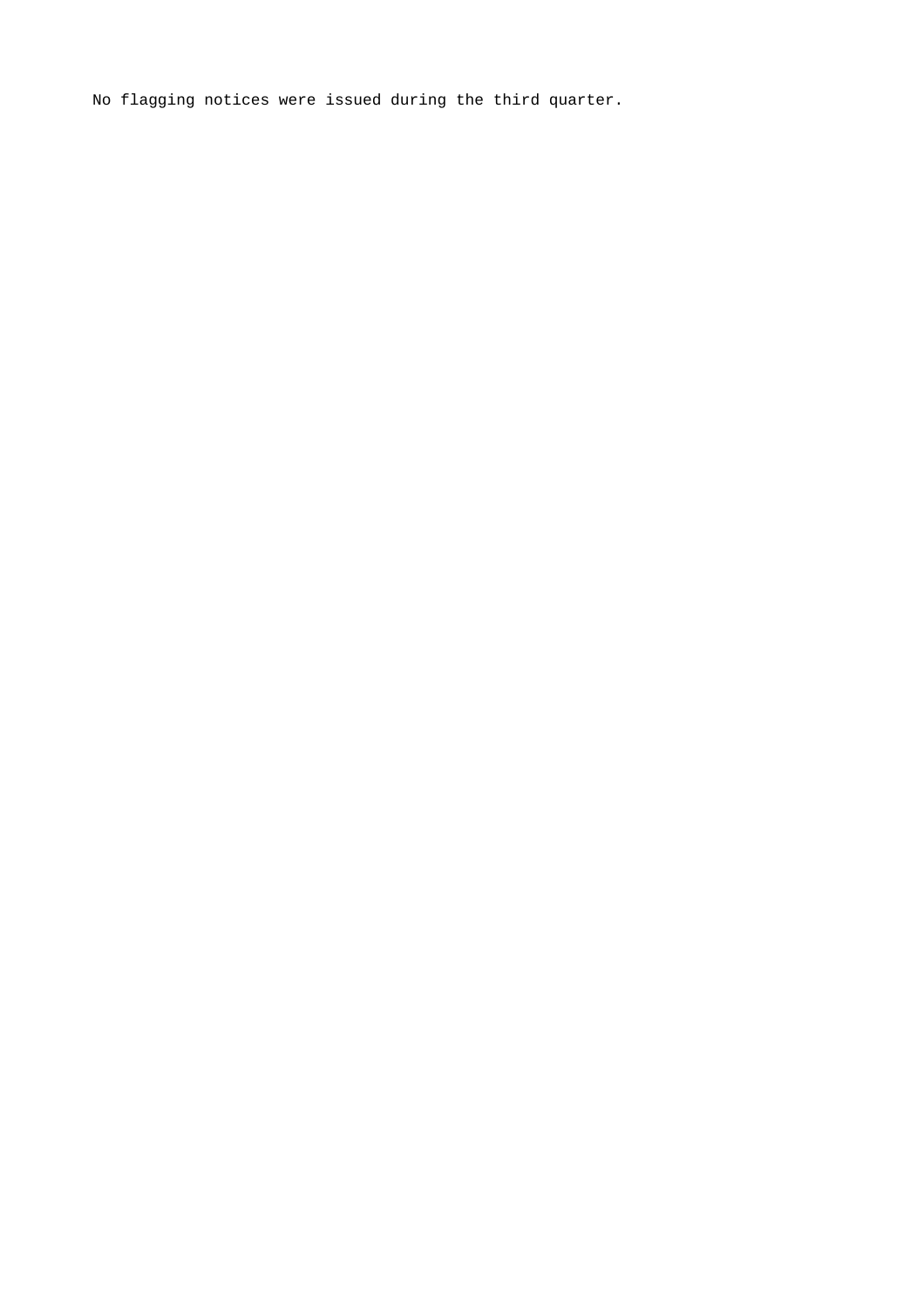#### SIGNIFICANT EVENTS AFTER 30 SEPTEMBER 2005

Senior Vice President, Human Resources, Terhi Heikkinen resigned from the company on 14 October 2005. President and CEO Kai Telanne is temporarily responsible for the company's human resources management function.

Completion of the merger of Alma Media and Almanova was put back from the original date, 3 October 2005, to 7 November 2005.

## PROSPECTS TO THE YEAR END

The merger of Alma Media and Almanova is due to take place on 7 November 2005, after which date Alma Media Corporation will no longer be reported as a separate company. Alma Media's final financial statements will be presented to shareholders for their approval in December.

Alma Media's full-year comparable net sales and operating profit are expected to be higher than in 2004. The main factor affecting the Group's profitability is how media advertising in Finland will develop since the Group derives roughly one-half of its revenues from advertising.

The comparable figures mentioned above refer to Alma Media for the full year 2004 excluding the Broadcasting division, and to the aggregate pro forma figures for Alma Media and Alma Nova in 2005 excluding the Broadcasting division. The operating profit does not include any actual or future one-time items connected with the Broadcasting divestment and restructuring measures related to this transaction.

MAIN ACCOUNTING PRINCIPLES (IFRS)

This interim report has been prepared applying the recognition and measurement principles described in IAS 34 (Interim Financial Reporting).

Alma Media Group adopted the International Financial Reporting Standards (IFRS) in its interim and year-end reports from the beginning of 2005. The IFRS opening balance sheet at 1 January 2004 has been prepared using the Standards and Interpretations currently in force.

The main differences in accounting principles between the interim report prepared according to IFRS and the earlier interim and annual reports prepared according to FAS are described in Alma Media's IFRS transition release dated 23 March 2005 and the two previous interim report stock exchange releases dated 29 April 2005 and 12 August 2005.

The tax expense in the income statement is the tax based on the company's taxable income for the period plus deferred tax. Tax based on the company's taxable income for the period is calculated on taxable income using the current tax rate applicable in each country. Tax is adjusted for any taxes related to previous periods. Deferred tax liabilities and assets are entered in the consolidated balance sheet applying IAS 12 (Income Tax).

The figures in this interim report are unaudited.

Should the merger of Alma Media and Almanova not take place during the current year, Alma Media Corporation will publish its financial statements for 2005 at 9.30 on 10 February 2005. If the merger does take place, Alma Media will no longer be reported as a separate company. In this event the date of Alma Media's final financial statements, the date of the shareholders' meeting which will consider the final statements and the reporting schedule of the new company resulting from the merger, will be announced before the end of the current year.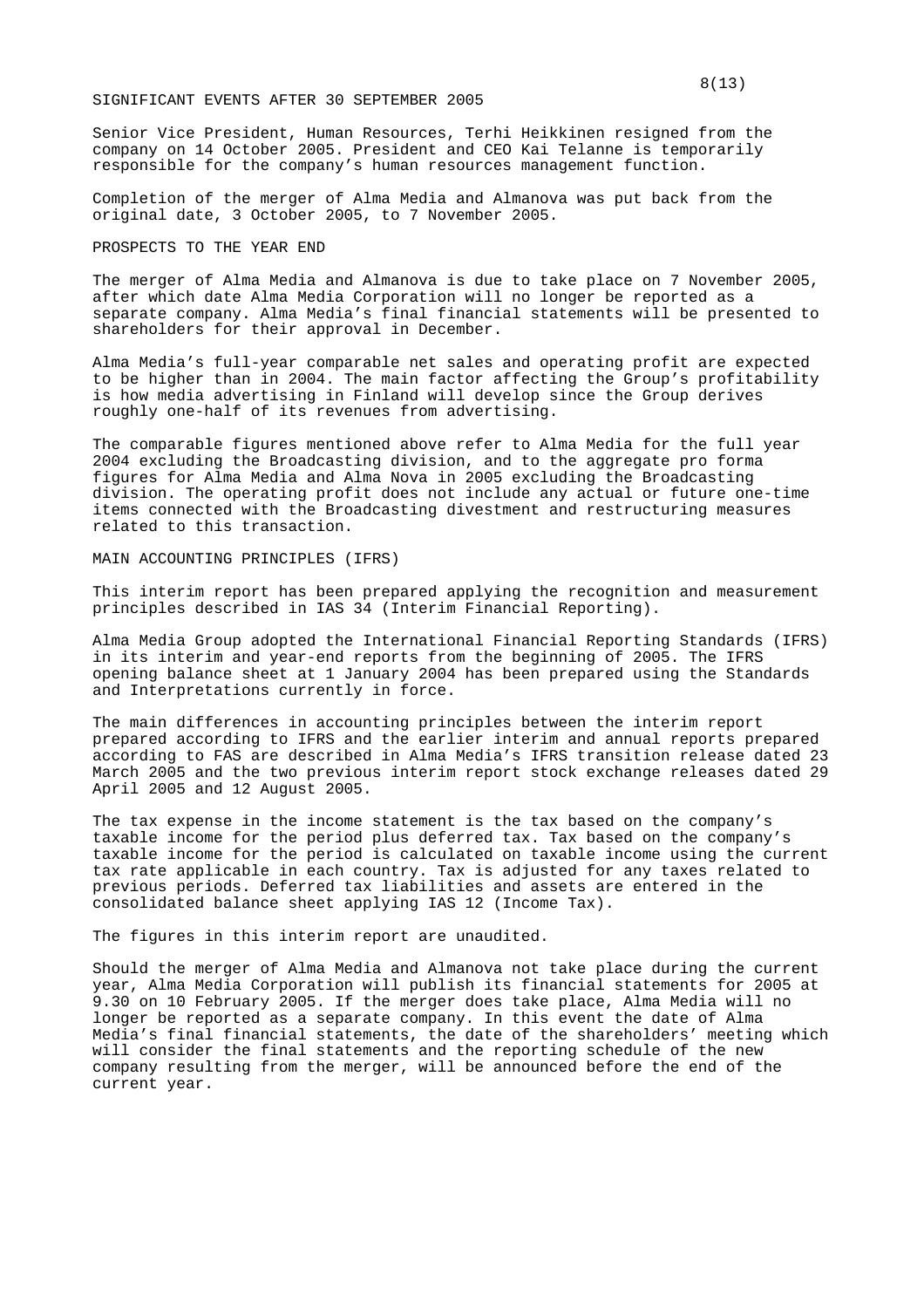|                                                                                                 |                 |                 |                 | 9(13)           |                  |
|-------------------------------------------------------------------------------------------------|-----------------|-----------------|-----------------|-----------------|------------------|
| INCOME STATEMENT (MEUR)                                                                         | 2005<br>$7 - 9$ | 2004<br>$7 - 9$ | 2005<br>$1 - 9$ | 2004<br>$1 - 9$ | 2004<br>$1 - 12$ |
| Ongoing operations:                                                                             |                 |                 |                 |                 |                  |
| NET SALES                                                                                       | 67.7            | 67.1            | 210.3           | 207.1           | 283.6            |
| Other operating income                                                                          | 1.6             | 0.7             | 3.9             | 2.4             | 2.9              |
| Operating expenses                                                                              | $-53.8$         | $-54.4$         | $-178.5$        | $-171.5$        | $-237.9$         |
| Depreciation and writedowns                                                                     | $-2.9$          | $-4.2$          | $-8.1$          | $-10.2$         | $-11.6$          |
| OPERATING PROFIT                                                                                | 12.6            | 9.2             | 27.6            | 27.8            | 37.0             |
| Financial income and expenses<br>Associated companies, share of                                 | 5.2             | $-0.1$          | 5.5             | $-0.1$          | 6.8              |
| results                                                                                         | 3.8             | 0.0             | 3.7             | $-0.8$          | $-3.6$           |
| PROFIT BEFORE TAXES                                                                             | 21.6            | 9.1             | 36.8            | 26.9            | 40.2             |
| Income taxes                                                                                    | $-4.1$          | $-2.9$          | $-8.1$          | $-7.6$          | $-13.8$          |
| PROFIT FROM ONGOING OPERATIONS<br>Result from discontinued                                      | 17.5            | 6.2             | 28.7            | 19.3            | 26.4             |
| operations                                                                                      | 0.0             | 0.1             | 1.1             | 5.0             | 3.4              |
| Capital gain on Broadcasting                                                                    | 0.0             | 0.0             | 324.5           | 0.0             | $0.0$            |
| Adjustments and eliminations                                                                    | 0.0             | $-0.1$          | 0.3             | 0.2             | 0.3              |
| NET PROFIT FOR THE PERIOD                                                                       | 17.5            | 6.2             | 354.6           | 24.5            | 30.1             |
| Distribution                                                                                    |                 |                 |                 |                 |                  |
| To parent company owners                                                                        | 17.4            | 5.9             | 354.2           | 23.8            | 29.2             |
| To minority holders                                                                             | 0.1             | 0.3             | 0.4             | 0.7             | 0.9              |
| Earnings/share, EUR, ongoing<br>operations<br>Earnings/share, EUR, ongoing                      | 0.27            | 0.10            | 0.44            | 0.31            | 0.42             |
| operations (dilluted)                                                                           | 0.27            | 0.09            | 0.44            | 0.30            | 0.41             |
| Earnings/share, EUR;<br>discontinued operations, incl.                                          |                 |                 |                 |                 |                  |
| capital gain on Broadcasting<br>Earnings/share (diluted) EUR;<br>discontinued operations, incl. |                 | 0.00            | 5.08            | 0.08            | 0.05             |
| capital gain on Broadcasting                                                                    |                 | 0.00            | 5.01            | 0.08            | 0.05             |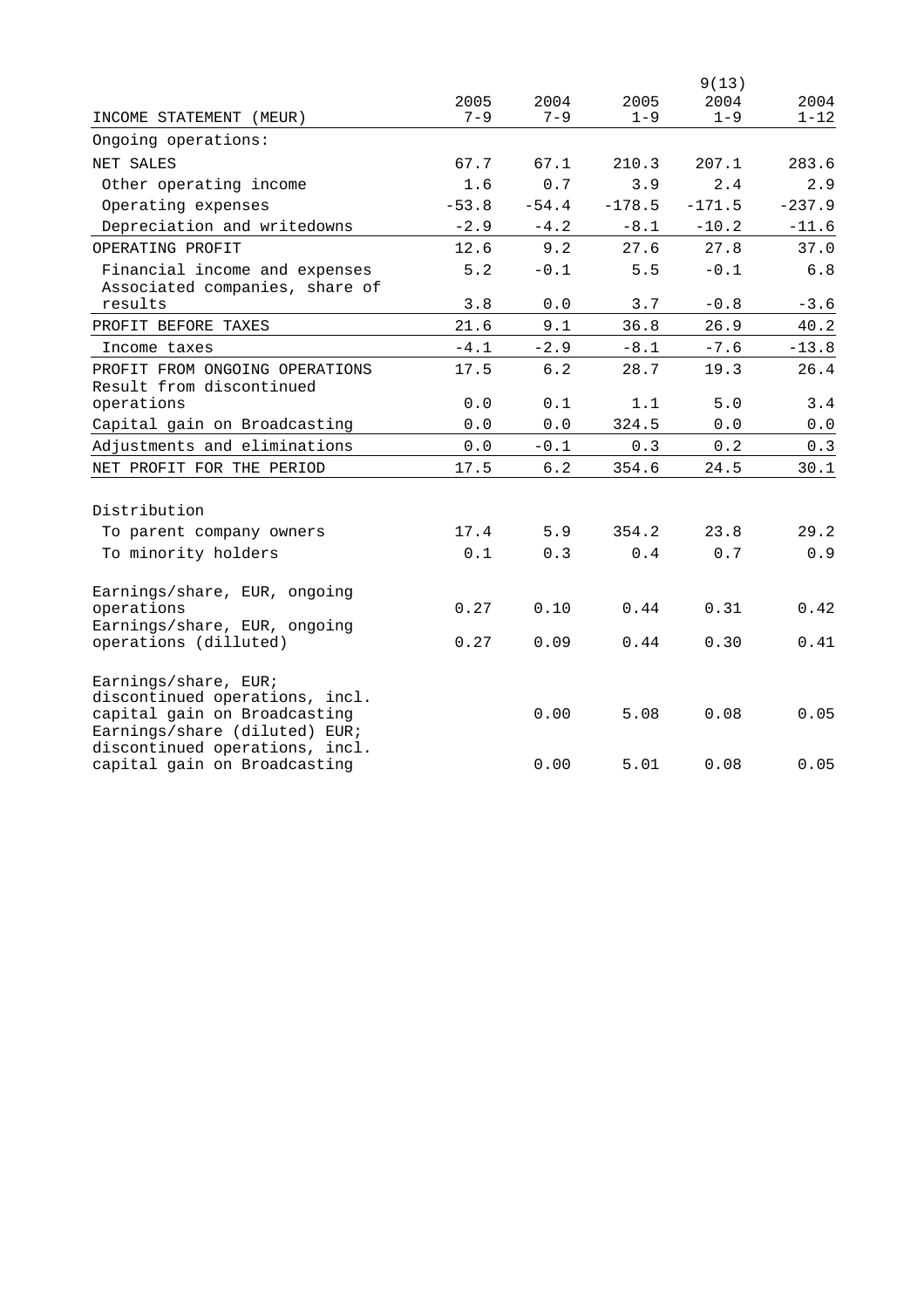$10(13)$ 

INCOME STATEMENTS OF COMPARATIVE YEAR BY QUARTER (MEUR):

|                                                            | 2004    | 2004    | 2004    | 2004      |
|------------------------------------------------------------|---------|---------|---------|-----------|
| INCOME STATEMENT (MEUR)                                    | $1 - 3$ | $4 - 6$ | 7–9     | $10 - 12$ |
| Ongoing operations:                                        |         |         |         |           |
| NET SALES                                                  | 67.3    | 72.7    | 67.1    | 76.5      |
| Other operating income                                     | 1.2     | 0.5     | 0.7     | 0.5       |
| Operating expenses                                         | $-57.5$ | $-59.6$ | $-54.4$ | $-66.4$   |
| Depreciation and writedowns                                | $-2.9$  | $-3.1$  | $-4.2$  | $-1.4$    |
| OPERATING PROFIT                                           | 8.1     | 10.5    | 9.2     | 9.2       |
| Financial income and expenses                              | 0.1     | $-0.1$  | $-0.1$  | 6.9       |
| Associated companies, share of                             |         |         |         |           |
| results                                                    | $-0.4$  | $-0.4$  | 0.0     | $-2.8$    |
| PROFIT BEFORE TAXES                                        | 7.8     | 10.0    | 9.1     | 13.3      |
| Income taxes                                               | $-1.3$  | $-3.4$  | $-2.9$  | $-6.2$    |
| PROFIT FROM ONGOING OPERATIONS<br>Result from discontinued | 6.5     | 6.6     | 6.2     | 7.1       |
| operations                                                 | $-1.7$  | 6.6     | 0.1     | $-1.6$    |
| Adjustments and eliminations                               | 0.0     | 0.3     | $-0.1$  | 0.1       |
| NET PROFIT FOR THE PERIOD                                  | 4.8     | 13.5    | 6.2     | 5.6       |
|                                                            |         |         |         |           |
| Distribution                                               |         |         |         |           |
| To parent company owners                                   | 4.8     | 13.1    | 5.9     | 5.2       |
| To minority holders                                        | 0.0     | 0.4     | 0.3     | 0.2       |
|                                                            |         |         |         |           |
| Earnings/share, EUR;                                       |         |         |         |           |
| ongoing operations                                         | 0.10    | 0.11    | 0.10    | 0.11      |
| Earnings/share (diluted) EUR;                              |         |         |         |           |
| ongoing operations                                         | 0.10    | 0.10    | 0.10    | 0.11      |
| Earnings/share, EUR; discontinued                          |         |         |         |           |
| operations                                                 | $-0.03$ | 0.11    | 0.00    | $-0.03$   |
| Earnings/share (diluted) EUR;                              |         |         |         |           |
| discontinued operations                                    | $-0.03$ | 0.10    | 0.00    | $-0.03$   |
|                                                            |         |         |         |           |
| RECONCILIATION OF NET PROFIT 7-9/2004<br>FAS/IFRS (MEUR)   |         |         |         |           |
|                                                            | 2004    | 2004    |         | 2004      |
|                                                            | $7 - 9$ | $1 - 9$ |         | $1 - 12$  |
| Net profit for the period FAS                              | 3.6     | 17.0    |         | 21.1      |
| Reversal of goodwill                                       |         |         |         |           |
| amortization (IFRS 3)                                      | 1.2     | 3.5     |         | 4.7       |
| Reversal of goodwill<br>amortization included in results   |         |         |         |           |
| of associated companies (IAS 28)                           | 1.5     | 4.4     |         | 5.7       |
| Finance leases (IAS 17)                                    | $-0.1$  | $-0.1$  |         | $-0.1$    |
| Income taxes (IAS 12)                                      | 0.0     | $-0.3$  |         | $-0.3$    |
| Share-based payments (IFRS 2)                              | 0.0     | 0.0     |         | $-1.0$    |
| Net profit for the period 1-3/2004                         |         |         |         |           |
| IFRS                                                       | 6.2     | 24.5    |         | 30.1      |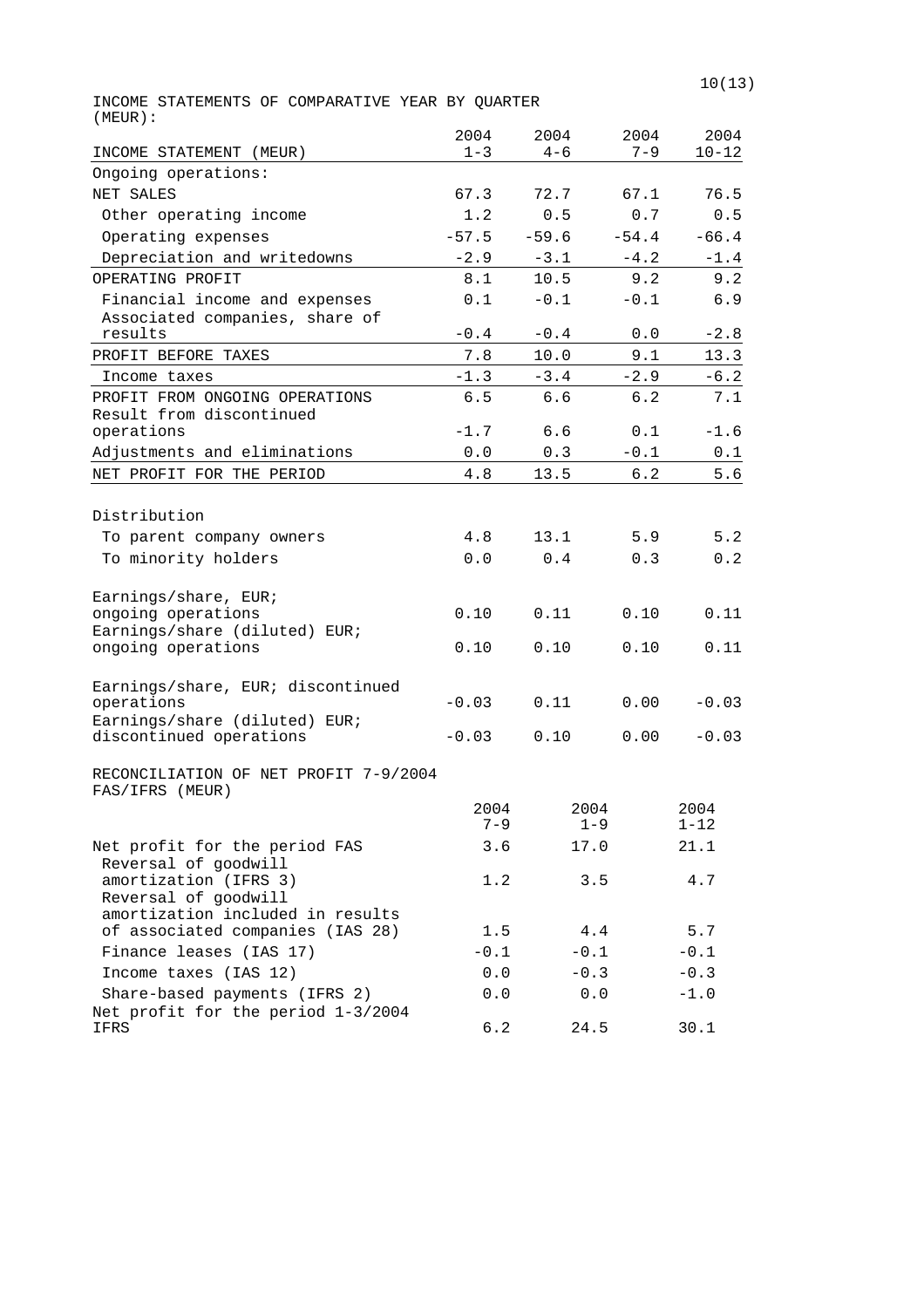|                                                                                                                                                                                                            |                       |          | 11(13)                         |  |
|------------------------------------------------------------------------------------------------------------------------------------------------------------------------------------------------------------|-----------------------|----------|--------------------------------|--|
| BALANCE SHEET (MEUR)                                                                                                                                                                                       |                       |          | 30.9.2005 30.9.2004 31.12.2004 |  |
| ASSETS; ONGOING OPERATIONS                                                                                                                                                                                 |                       |          |                                |  |
| NON-CURRENT ASSETS                                                                                                                                                                                         |                       |          |                                |  |
| Tangible assets                                                                                                                                                                                            | 61.8                  | 64.6     | 63.1                           |  |
| Intangible assets                                                                                                                                                                                          | 11.1                  | 7.2      | 7.9                            |  |
| Goodwill on consolidation                                                                                                                                                                                  | 14.6                  | 13.4     | 14.0                           |  |
| Holdings in associated companies                                                                                                                                                                           | 37.6                  | 33.0     | 31.4                           |  |
| Other investments                                                                                                                                                                                          | 6.6                   | 6.5      | 6.6                            |  |
| Deferred tax assets                                                                                                                                                                                        | 4.3                   | 3.6      | 3.9                            |  |
| Other receivables                                                                                                                                                                                          | 5.4                   | 9.8      | 6.9                            |  |
| <b>CURRENT ASSETS</b>                                                                                                                                                                                      |                       |          |                                |  |
| Inventories                                                                                                                                                                                                | 1.5                   | 1.4      | 1.7                            |  |
| Accounts receivable and other                                                                                                                                                                              |                       |          |                                |  |
| receivables *)                                                                                                                                                                                             | 377.7                 | 107.6    | 103.1                          |  |
| Cash and bank $**$ )                                                                                                                                                                                       | 113.1                 | 65.9     | 74.6                           |  |
| ASSETS TOTAL; ONGOING OPERATIONS                                                                                                                                                                           | 633.7                 | 313.0    | 313.2                          |  |
| Assets classified as held for sale                                                                                                                                                                         | ${\bf 0}$ . ${\bf 0}$ | 189.5    | 190.5                          |  |
| Adjustments and eliminations                                                                                                                                                                               | 0.0                   | $-152.2$ | $-148.8$                       |  |
| ASSETS TOTAL                                                                                                                                                                                               | 633.7                 | 350.3    | 354.9                          |  |
| *) The receivables on the Broadcasting divestment and on interest totalled on<br>30 Sept. MEUR 345.6.<br>**) Includes the acquisition cost of Broadcasting division (MEUR 54.8) in the<br>comparison data. |                       |          |                                |  |
| BALANCE SHEET (MEUR)                                                                                                                                                                                       |                       |          | 30.9.2005 30.9.2004 31.12.2004 |  |
| SHAREHOLDERS' EQUITY AND<br>LIABILITIES; ONGOING OPERATIONS<br>Shareholders' equity belonging to                                                                                                           |                       |          |                                |  |
| parent company owners                                                                                                                                                                                      | 508.7                 | 134.2    | 143.0                          |  |
| Minority interest                                                                                                                                                                                          | 0.7                   | 0.6      | 0.6                            |  |
| SHAREHOLDERS' EQUITY. TOTAL                                                                                                                                                                                | 509.4                 | 134.8    | 143.6                          |  |
| LIABILITIES                                                                                                                                                                                                |                       |          |                                |  |
| Deferred tax liabilities                                                                                                                                                                                   | 2.3                   | 3.1      | 2.4                            |  |
| Non-current liabilities                                                                                                                                                                                    | 62.6                  | 78.6     | 80.0                           |  |
| Current liabilities                                                                                                                                                                                        | 59.4                  | 96.5     | 87.2                           |  |
| SHAREHOLDERS' EQUITY AND<br>LIABILITIES TOTAL; ONGOING<br>OPERATIONS                                                                                                                                       | 633.7                 | 313.0    | 313.2                          |  |
| Liabilities classified as held for<br>sale                                                                                                                                                                 | $0.0$                 | 189.5    | 190.5                          |  |
| Adjustments and eliminations                                                                                                                                                                               | 0.0                   | $-152.2$ | $-148.8$                       |  |
| SHAREHOLDERS' EQUITY AND<br>LIABILITIES TOTAL                                                                                                                                                              | 633.7                 | 350.3    | 354.9                          |  |

CALCULATION OF CHANGES TO SHAREHOLDERS' EQUITY 1 January - 30 September 2005

| MEUR                                               | Share re<br>capi- is- um<br>tal |             | premi tion<br>sue fund | Acc.<br>Sha Share transla<br>rences reserve nings | Fair<br>diffe- value |       | Retai- Parent Minori-ders'<br>ned ear company ty inte equity,<br>total rest |        | Share<br>hol<br>total |
|----------------------------------------------------|---------------------------------|-------------|------------------------|---------------------------------------------------|----------------------|-------|-----------------------------------------------------------------------------|--------|-----------------------|
| Equity at 1.1.2005<br>Change in trans-             |                                 |             | 26.5 1.8 50.8          | 0.1                                               |                      | 0.0   | 66.6 145.8                                                                  | 2.1    | 147.9                 |
| lation difference                                  |                                 |             |                        | $-0.1$                                            |                      |       | $-0.1$                                                                      |        | $-0.1$                |
| Share options<br>exercised<br>Minority interest in |                                 | $0.8 - 1.8$ | 9.6                    |                                                   |                      |       | 8.6                                                                         |        | 8.6                   |
| divested subsidiaries                              |                                 |             |                        |                                                   |                      |       | 0.0                                                                         | $-1.8$ | $-1.8$                |
| Other changes                                      |                                 |             |                        |                                                   |                      | 0.2   | 0.2                                                                         |        | 0.2                   |
| Net profit for<br>the period                       |                                 |             |                        |                                                   |                      | 354.2 | 354.2                                                                       | 0.4    | 354.6                 |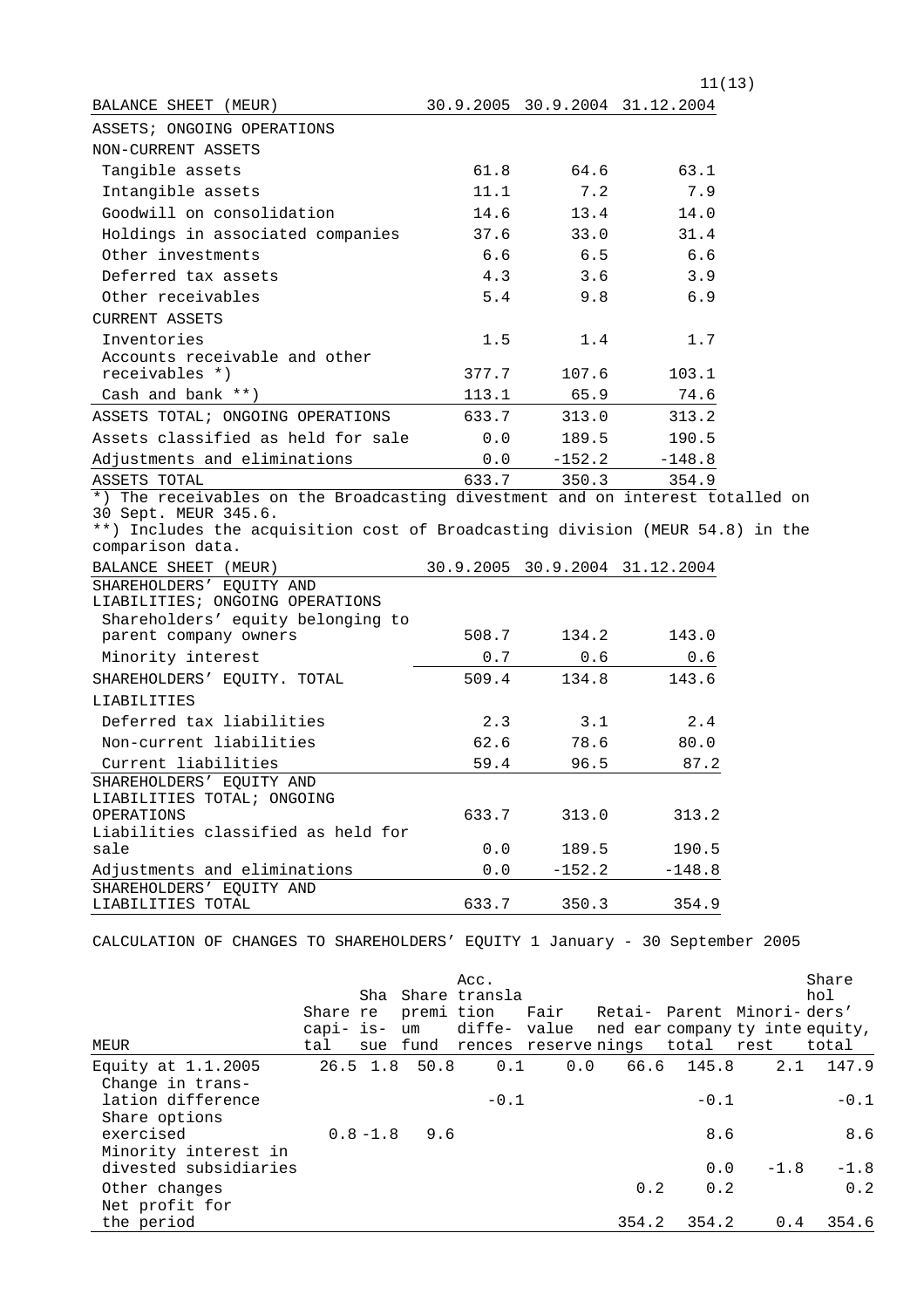| Equity at 30 Sept.05                                                                                                                                             |                      | $27.3$ 0.0 60.4 | 0.0                  | 0.0           | 421.0                         | 508.7<br>12(13)                                        | 0.7    | 509.4    |
|------------------------------------------------------------------------------------------------------------------------------------------------------------------|----------------------|-----------------|----------------------|---------------|-------------------------------|--------------------------------------------------------|--------|----------|
| CALCULATION OF CHANGES TO SHAREHOLDERS' EQUITY 1 January - 30 Sept. 2004                                                                                         |                      |                 |                      |               |                               |                                                        |        |          |
|                                                                                                                                                                  |                      |                 | Acc.                 |               |                               |                                                        |        | Share    |
|                                                                                                                                                                  |                      | Sha             | Share transla        |               |                               |                                                        |        | hol      |
|                                                                                                                                                                  | Share re<br>capi- is | um              | premi tion<br>diffe  | Fair<br>value | Retai                         | Parent Minori ders'<br>ned ear company ty inte equity, |        |          |
| MEUR                                                                                                                                                             | tal                  | sue fund        | rences reserve nings |               |                               | total                                                  | rest   | total    |
| Equity at $1.1.2004$                                                                                                                                             | $26.5 \t 0.0$        | 50.6            | $0.0$                | 0.6           | 76.6                          | 154.3                                                  | 1.4    | 155.7    |
| Sale of financial                                                                                                                                                |                      |                 |                      |               |                               |                                                        |        |          |
| assets available<br>for sale                                                                                                                                     |                      |                 |                      | $-0.6$        |                               | $-0.6$                                                 |        | $-0.6$   |
| Muuntoeron muutos                                                                                                                                                |                      |                 | $-0.6$               |               | $-0.6$                        |                                                        | $-0.6$ | $-0.6$   |
| Share options                                                                                                                                                    |                      |                 |                      |               |                               |                                                        |        |          |
| exercised                                                                                                                                                        |                      | 0.2             |                      |               |                               | 0.2                                                    |        | 0.2      |
| Dividend payment                                                                                                                                                 |                      |                 |                      |               | $-39.3$                       | $-39.3$                                                |        | $-39.3$  |
| Net profit for the                                                                                                                                               |                      |                 |                      |               |                               |                                                        |        |          |
| period                                                                                                                                                           |                      |                 |                      |               | 23.9                          | 23.9                                                   | 0.5    | 24.4     |
| Equity at 30 Sept.2004 26.5 0.0 50.8                                                                                                                             |                      |                 | 0.0                  | 0.0           | 61.2                          | 138.5                                                  | 1.9    | 140.4    |
| Reconciliation of shareholders' equity for the full year 2004 is presented in<br>the stock exchange release dated 24 March 2005 on the impacts of IFRS adoption. |                      |                 |                      |               |                               |                                                        |        |          |
|                                                                                                                                                                  |                      |                 |                      |               |                               |                                                        |        |          |
| RECONCILIATION OF SHAREHOLDERS'S EOUITY                                                                                                                          |                      |                 |                      |               | 31.12.200330.9.200431.12.2004 |                                                        |        |          |
| FAS/IFRS (MEUR)                                                                                                                                                  |                      |                 |                      |               |                               |                                                        |        |          |
|                                                                                                                                                                  |                      |                 |                      |               |                               |                                                        |        |          |
| FAS shareholders' equity                                                                                                                                         |                      |                 |                      |               | 167.0                         | 144.3                                                  |        | 150.2    |
| IAS 17 Leases. and sale and leaseback transactions                                                                                                               |                      |                 |                      |               | $-10.0$                       | $-10.0$                                                |        | $-10.0$  |
| IAS 19 Employee benefits                                                                                                                                         |                      |                 |                      |               | $-1.0$                        | $-1.0$                                                 |        | $-1.0$   |
|                                                                                                                                                                  |                      |                 |                      |               | $-0.6$                        | $-0.6$                                                 |        | $-0.6$   |
| IAS 16 Property. plant and equipment                                                                                                                             |                      |                 |                      |               |                               |                                                        |        |          |
| IAS 36 Impairment of assets                                                                                                                                      |                      |                 |                      |               | $-0.3$                        | $-0.3$                                                 |        | $-0.3$   |
| IAS 28 Investments in associated companies                                                                                                                       |                      |                 |                      |               | $-4.8$                        | $-4.8$                                                 |        | $-4.8$   |
| IAS 39 Financial instruments                                                                                                                                     |                      |                 |                      |               | 0.8                           | 0.0                                                    |        | 0.0      |
| IAS 12 Income taxes                                                                                                                                              |                      |                 |                      |               | 3.2                           | 3.4                                                    |        | 3.4      |
| Change in net profit for the period FAS/IFRS                                                                                                                     |                      |                 |                      |               | 0.0                           | 7.5                                                    |        | 8.9      |
| Shareholders' equity belonging to parent company<br>holders IFRS                                                                                                 |                      |                 |                      |               | 154.3                         | 138.5                                                  |        | 145.8    |
| Minority interest                                                                                                                                                |                      |                 |                      |               | 1.4                           | 1.9                                                    |        | 2.1      |
| FAS shareholders' equity                                                                                                                                         |                      |                 |                      |               | 155.7                         | 140.4                                                  |        | 147.9    |
|                                                                                                                                                                  |                      |                 |                      |               |                               |                                                        |        |          |
|                                                                                                                                                                  |                      |                 |                      |               | 2005                          | 2004                                                   |        | 2004     |
| CASH FLOW STATEMENT                                                                                                                                              | (MEUR)               |                 |                      |               | $1 - 9$                       | $1 - 9$                                                |        | $1 - 12$ |
| Ongoing operations:                                                                                                                                              |                      |                 |                      |               |                               |                                                        |        |          |
| Operations                                                                                                                                                       |                      |                 |                      |               |                               |                                                        |        |          |
| Net profit for the period                                                                                                                                        |                      |                 |                      |               | 28.7                          | 19.3                                                   |        | 26.4     |
| Adjustments                                                                                                                                                      |                      |                 |                      |               | 3.8                           | 18.1                                                   |        | 22.4     |
| Change in working capital                                                                                                                                        |                      |                 |                      |               | 2.8                           | $-2.7$                                                 |        | $-1.5$   |
| Financial items and taxes                                                                                                                                        |                      |                 |                      |               | $-10.2$                       | 2.9                                                    |        | $-1.2$   |
| Cash flow from operating activities total                                                                                                                        |                      |                 |                      |               | 25.1                          | 37.6                                                   |        | 46.1     |
|                                                                                                                                                                  |                      |                 |                      |               | $-10.2$                       | $-0.1$                                                 |        |          |
| Cash flow after investing activities                                                                                                                             |                      |                 |                      |               |                               |                                                        |        | $-1.2$   |
| Cash flow before financing activities                                                                                                                            |                      |                 |                      |               | 14.9                          | 37.5                                                   |        | 44.9     |
| Cash flow from financing activities                                                                                                                              |                      |                 |                      |               | $-42.1$                       | $-44.0$                                                |        | $-42.7$  |
|                                                                                                                                                                  |                      |                 |                      |               | $-27.1$                       | $-6.5$                                                 |        | 2.2      |
| Discontinued operations:                                                                                                                                         |                      |                 |                      |               |                               |                                                        |        |          |
| Cash flow from operating activities                                                                                                                              |                      |                 |                      |               | $-1.3$                        | 7.9                                                    |        | 21.5     |
| Cash flow after investing activities                                                                                                                             |                      |                 |                      |               | 37.7                          | 1.4                                                    |        | 0.2      |
| Cash flow from financing activities                                                                                                                              |                      |                 |                      |               | 81.4                          | $-13.6$                                                |        | $-25.5$  |
|                                                                                                                                                                  |                      |                 |                      |               | 90.6                          | $-10.8$                                                |        | $-1.6$   |
| Change in cash and bank (increase $+$ / decrease -)                                                                                                              |                      |                 |                      |               |                               |                                                        |        |          |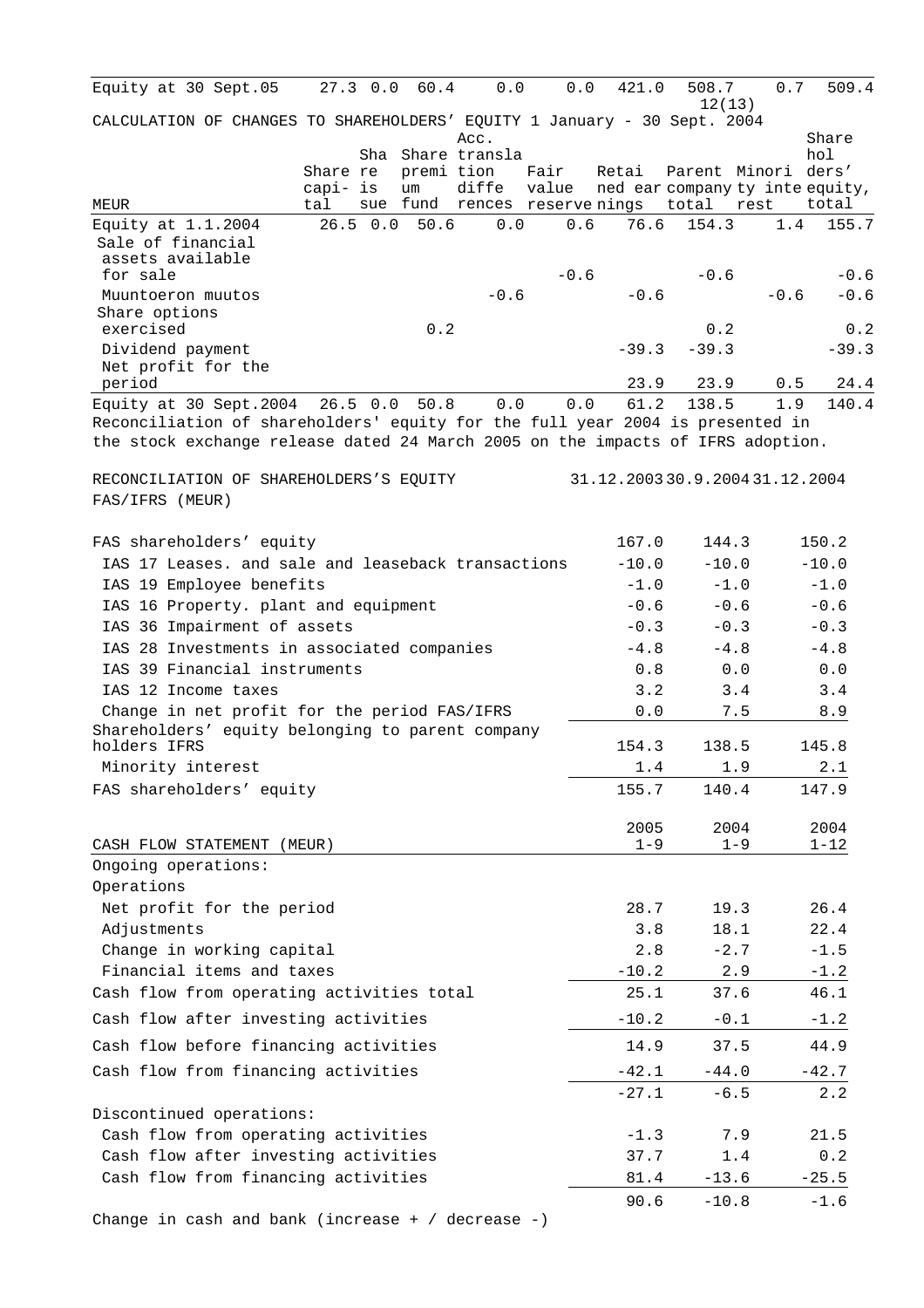|                                      | $22.5$ $24.1$ $24.1$      |  |
|--------------------------------------|---------------------------|--|
| Cash and bank at beginning of period | 113.1 13.3 22.5<br>13(13) |  |

22.5 24.1 24.1

Most of the Group's companies operate in rented business premises. The rental agreements vary in duration from six months to 16 years. Annual rental payments currently total approx. MEUR 5.9. Some of these business premises have been sub-let and contribute approx. MEUR 1.1 in annual income.

|                                             | 2005    | 2004    | 2005    | 2004                           | 2004     |
|---------------------------------------------|---------|---------|---------|--------------------------------|----------|
| GROUP INVESTMENTS (MEUR)                    | $7 - 9$ | $7 - 9$ | $1 - 9$ | $1 - 9$                        | $1 - 12$ |
| Gross capital expenditure, ongoing          |         |         |         |                                |          |
| operations                                  | 6.1     | 1.6     | 16.5    | 5.4                            | 8.9      |
| Gross capital expenditure, discontinued     | 0.0     | 0.7     | 2.7     | 3.4                            | 5.2      |
| Gross capital expenditure on fixed          |         |         |         |                                |          |
| assets                                      | 6.1     | 2.3     | 19.2    | 8.8                            | 14.1     |
| GROUP CONTINGENT LIABLITIES<br>(MEUR)       |         |         |         | 30.9.2005 30.9.2004 31.12.2004 |          |
| For own commitments                         |         |         |         |                                |          |
|                                             |         |         | 0.0     | 3.3                            | 0.0      |
| Mortgages on land and buildings             |         |         | 0.0     | 0.1                            | 0.1      |
| Chattel mortgages                           |         |         |         |                                |          |
| Other own commitments                       |         |         | 1.8     | 5.0                            | 5.0      |
| Leasing commitments                         |         |         | 2.3     | 1.0                            | 2.5      |
| Other commitments                           |         |         | 4.1     | 9.4                            | 7.6      |
| Maturity of Group's leasing payments (MEUR) |         |         |         |                                |          |
| Within one year                             |         |         | 1.0     | 1.1                            | 1.7      |
| After one year                              |         |         | 0.8     | 3.9                            | 3.3      |

ALMA MEDIA CORPORATION

Ahti Martikainen Senior Vice President, Corporate Communications and IR

DISTRIBUTION: Helsinki Exchange, Principal Media

Further information: Kai Telanne, President and CEO, +358 10 665 3500 Teemu Kangas-Kärki, CFO, tel. +358 10 655 2244 Ahti Martikainen, SVP Corporate Communications and IR, tel. +358 10 665 2242

Alma Media will hold a conference for analysts and media representatives at Restaurant Pörssi, Fabianinkatu 14, Helsinki, on Friday 28 October 2005, commencing at 11.00 am. The conference will last approximately one hour and will be hosted by President CEO Kai Telanne and CFO Teemu Kangas-Kärki as well as other members of the Executive Committee. The presentation material in English will be available on the company's website, http://www.almamedia.fi, from 11.00.

webcast featuring CEO Kai Telanne and CFO Teemu Kangas-Kärki will start at 14.00 EET and it will last approx. 20 minutes. You can follow the webcast at http://www.almamedia.fi/home. A conference call will begin immediately after the webcast at 14.20 hours. Should you want you participate please call at +44- 0207 1620 125.

Alma Media, a leading Finnish media corporation, publishes newspapers, produces and distributes economic information, and maintains online marketplaces. The Group has more than 30 newspapers in its portfolio. The aggregate circulation of the subscribed papers totals approximately 600,000 copies. The Group's newspapers are estimated to have over two million readers.

Alma Media's best known products are the Aamulehti, Iltalehti, and Kauppalehti papers and the Etuovi.com home-buying Internet service. The Group derives